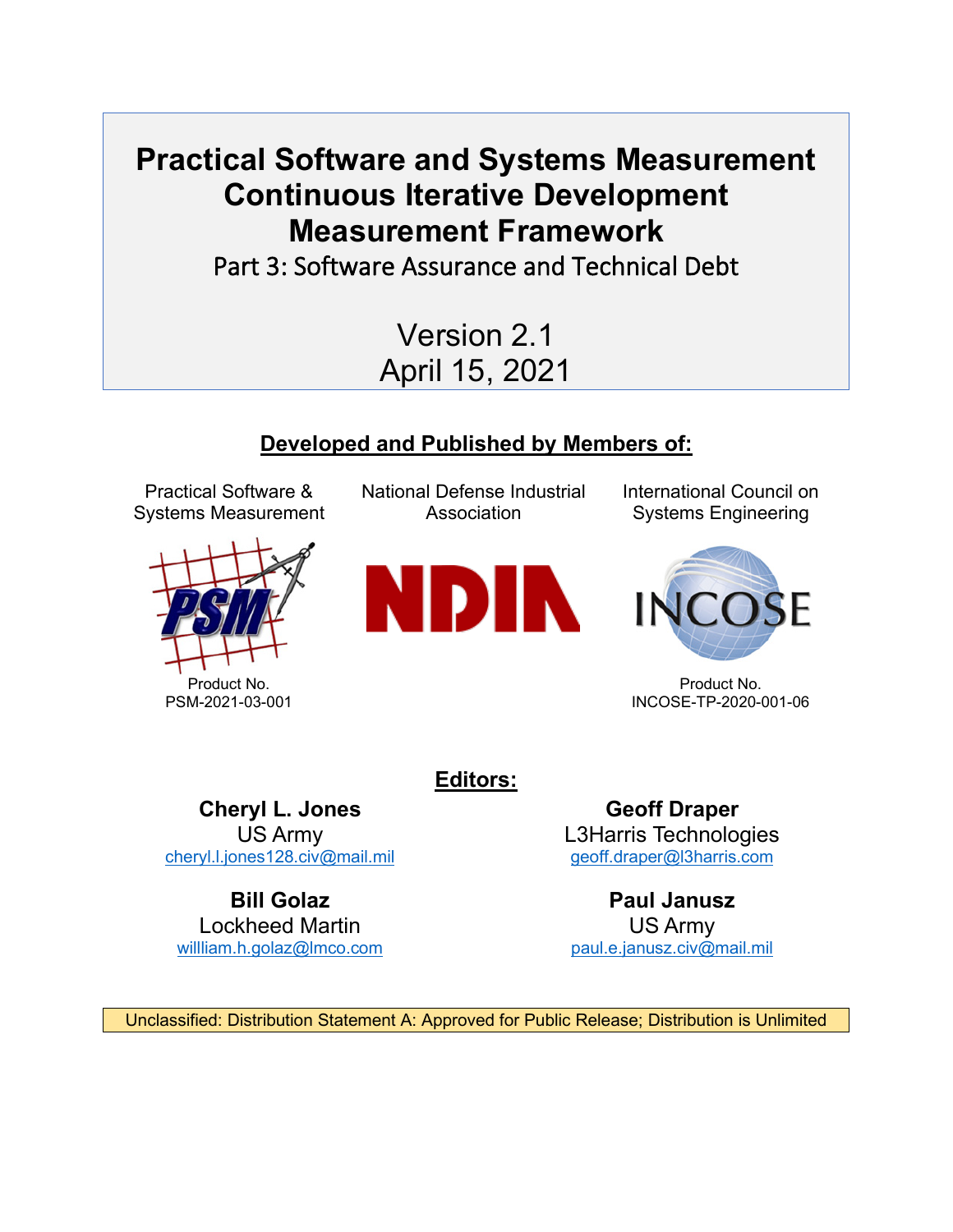

PSM Product Number: PSM-2020-06-001 INCOSE Product Number: INCOSE-TP-2020-001-06

# **Copyright Notice:**

For this document, each of the collaborative organizations listed on the cover page is the sole manager of their products and services and are the only parties authorized to modify them. Since this is a collaborative product, modifications are managed through the participation of all parties.

General Use: Permission to reproduce, use this document or parts thereof, and to prepare derivative works from this document is granted, with attribution to PSM, NDIA, and INCOSE, and the original author(s), provided this copyright notice is included with all reproductions and derivative works.

Supplemental Materials: Additional materials may be added for tailoring or supplemental purposes if the material developed separately is clearly indicated. A courtesy copy of additional materials shall be forwarded to PSM ( $psm@psmsc.com$ , attention: Cheryl Jones). The supplemental materials will remain the property of the author(s) and will not be distributed, but will be coordinated with the other collaboration parties.

Author Use: Authors have full rights to use their contributions with credit to the technical source.

Supplemental Notice from INCOSE: This work is an Affiliate Product per INCOSE Policy TEC-107 INCOSE Technical Product Development & Commercialization (26 October 2018). It is a technical product developed outside the INCOSE product development process and was made by INCOSE members in cooperation with PSM and NDIA; then approved by INCOSE to be distributed from INCOSE central channels. The authors own the copyright and take primary responsibility for proper branding, intellectual property, content quality and appropriate citations with INCOSE oversight based on this policy & related procedure.

Use or disclosure of data on this page is subject to the restriction on the copyright page of this report. *Unclassified: Distribution Statement A: Approved for Public Release; Distribution is Unlimited*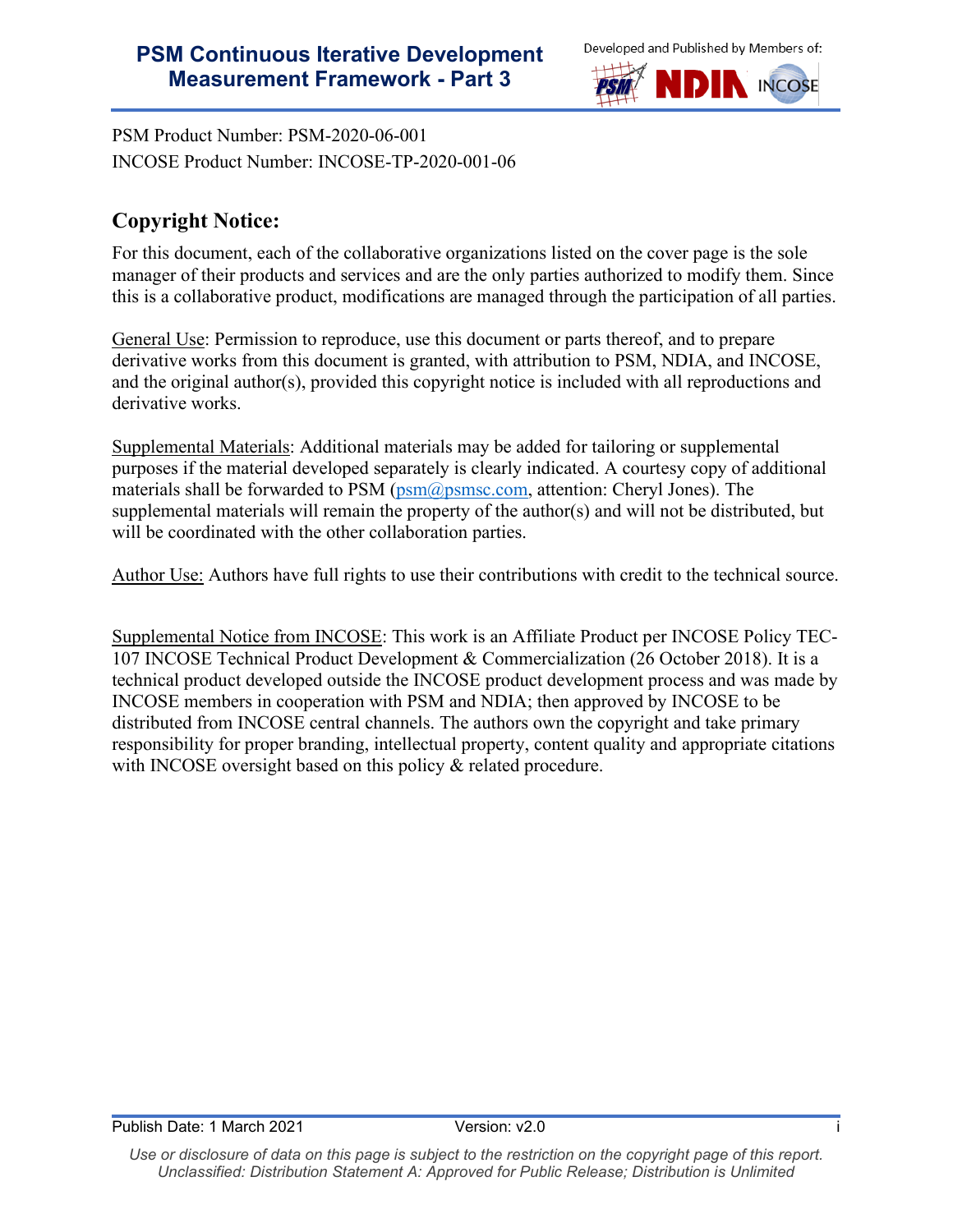



#### **CONTENTS**

| 10.  |        |  |  |  |  |  |  |
|------|--------|--|--|--|--|--|--|
| 10.1 |        |  |  |  |  |  |  |
| 10.2 |        |  |  |  |  |  |  |
| 10.3 |        |  |  |  |  |  |  |
|      | 10.3.1 |  |  |  |  |  |  |
| 11.  |        |  |  |  |  |  |  |
| 11 1 |        |  |  |  |  |  |  |
| 11.2 |        |  |  |  |  |  |  |
| 11.3 |        |  |  |  |  |  |  |
| 11.4 |        |  |  |  |  |  |  |
| 11.5 |        |  |  |  |  |  |  |
| 12.  |        |  |  |  |  |  |  |
|      |        |  |  |  |  |  |  |

### LIST OF FIGURES

[Figure 1: Alignment of PSM Software Assurance Measures with ISO/IEC 25000 standards for](#page-9-0)  [quality characteristics......................................................................................................................](#page-9-0) 7

## LIST OF TABLES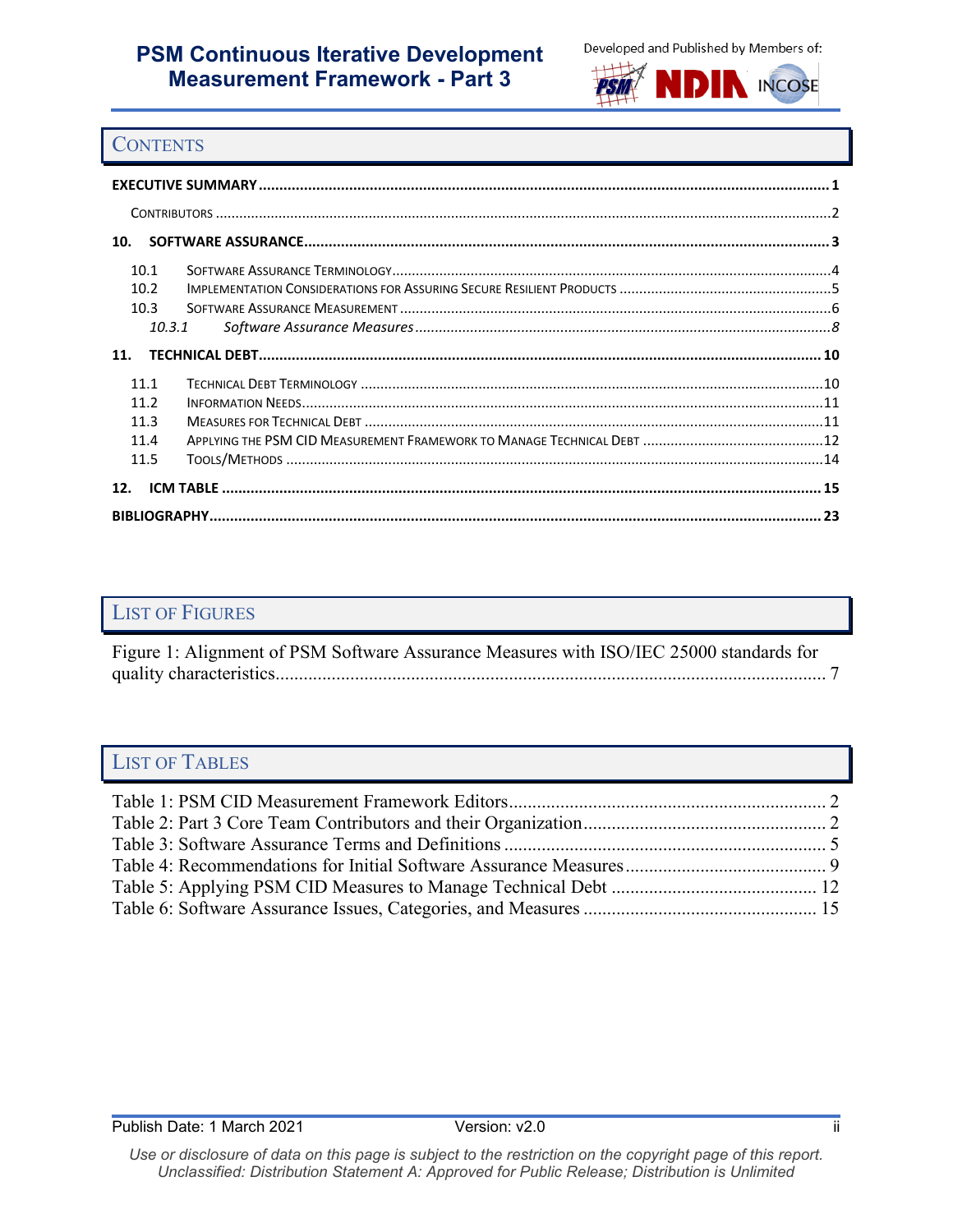

#### <span id="page-3-0"></span>**EXECUTIVE SUMMARY**

This report provides recommendations for the measurement of continuous iterative developments (CID). It includes a Practical Software and Systems Measurement (PSM) CID measurement framework detailing common information needs and measures that are effective for evaluating CID approaches. The information needs address the team, product, and enterprise perspectives to provide insight and drive decision-making. The framework also identifies and specifies an initial set of measures that have been identified as being practical measures to address these information needs.

This guidance is intended to be used by team, program, and enterprise personnel who are implementing CID approaches, as a reference for common, practical measures that can be utilized. The measures a program or enterprise chooses to implement and collect will be tailored based on alignment with its information needs and objectives, so they may differ from those described here. The measures presented are intended to be tailored and adapted to the development approach and environment.

Version 1.05 detailed potential information needs and measures that are common to CID approaches, and an initial set of ten measurement specifications that were prioritized by user surveys as highest value. This Version 2.1 includes added material that has been researched and developed by the CID working group. The new materials include information on measuring:

- Product value (Part 2, section 8.11)
- Enterprise measurement (Part 2, section 9)
- Software assurance (Part 3, section 10)
- Technical debt (Part 3, section 11)

Part 1 of this report includes a series of diagrams and an ontology to describe the development approaches and terminology used. It also includes an "Information Category-Measurable Concept-Measures" (ICM) Table detailing potential information needs and measures for CID developments. Additional potential measures will be added in future releases, as described in Section 6, Next Steps.

For the highest priority measures, sample measurement specifications have been developed that detail the identified measures. These are included in a separate Part 2 of the paper, along with a discussion of how to use these measures for enterprise decision making. This addendum, Part 3 of the paper, separately extends the main CID paper with information and guidance on Software Assurance and Technical Debt.

We invite your comments on this material, and your participation in future updates addressing additional measures and guidance.

This report is intended to be methodology and approach-agnostic and is written so that it may be adapted to organizational needs. Different methodologies and tools may use different terminology than defined in this report.

Use or disclosure of data on this page is subject to the restriction on the copyright page of this report. *Unclassified: Distribution Statement A: Approved for Public Release; Distribution is Unlimited*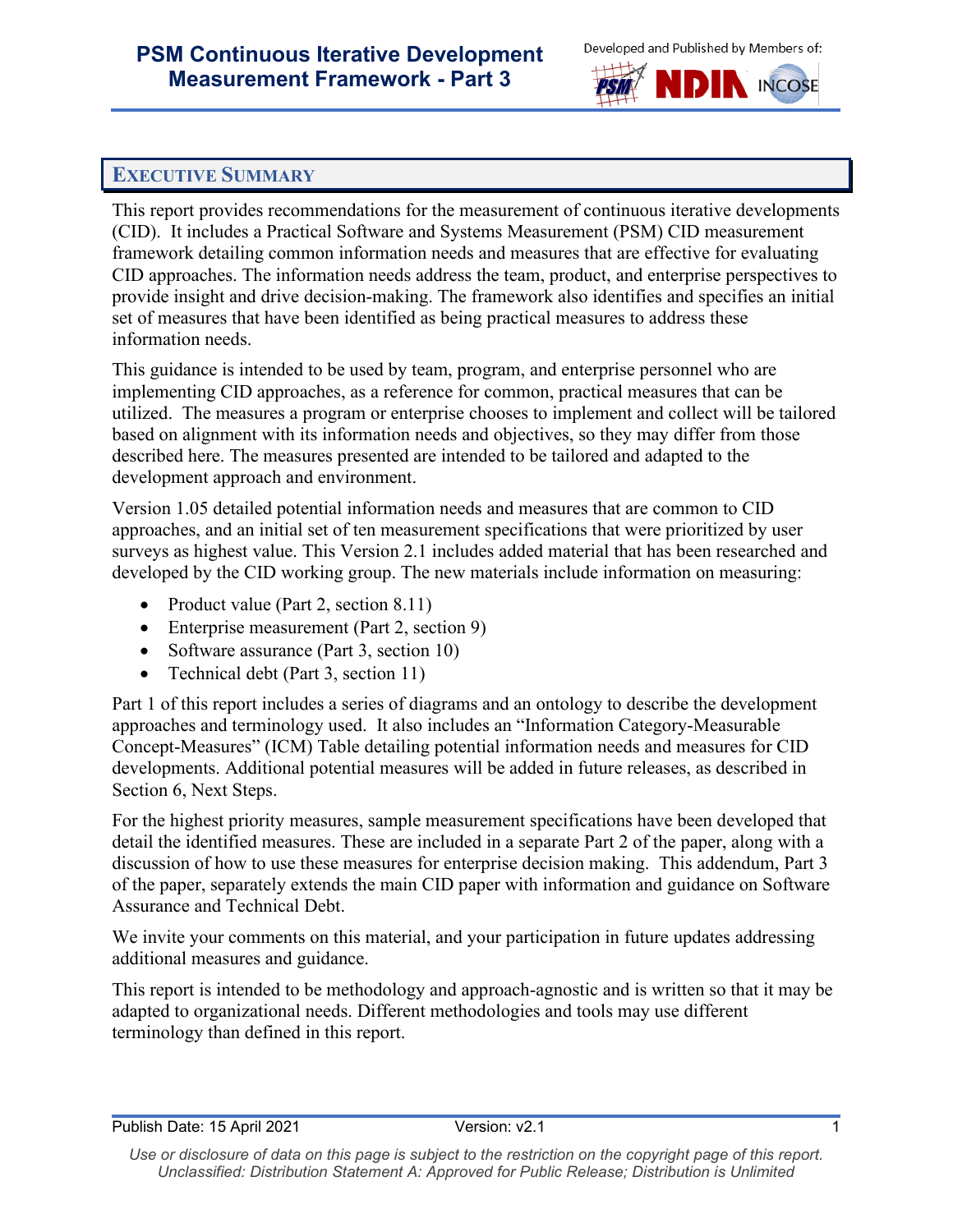

#### <span id="page-4-0"></span>**CONTRIBUTORS**

#### **Table 1: PSM CID Measurement Framework Editors**

<span id="page-4-1"></span>

| <b>Editors</b> | Organization                                              |
|----------------|-----------------------------------------------------------|
| Cheryl Jones   | Army Futures Command – CCDC Armament Center               |
| Geoff Draper   | L3Harris Technologies / NDIA Systems Engineering Division |
| Bill Golaz     | Lockheed Martin Corporation                               |
| Paul Janusz    | Army Futures Command – CCDC Armament Center               |

#### **Table 2: Part 3 Core Team Contributors and their Organization**

<span id="page-4-2"></span>

| <b>Core Team</b>   | Organization                             |
|--------------------|------------------------------------------|
| Mark Cornwell      | <b>OUSD R&amp;E</b>                      |
| Holly Dunlap       | Raytheon Technologies                    |
| William Hayes      | Software Engineering Institute           |
| Ronda Henning      | L3Harris Technologies                    |
| Stephen Henry      | Defense Acquisition University (retired) |
| Joe Jarzombek      | Synopsys                                 |
| Jason McDonald     | L3Harris Technologies                    |
| William J. Nichols | Software Engineering Institute           |
| Cory Ocker         | Raytheon Technologies                    |
| Carmela Rice       | OUSD (A&S)                               |
| David Rosenfeld    | L3Harris Technologies                    |
| Larri Rosser       | Raytheon Technologies                    |
| Forrest Shull      | Software Engineering Institute           |
| Robin Yeman        | Lockheed Martin                          |
| Carol Woody        | Software Engineering Institute / CERT    |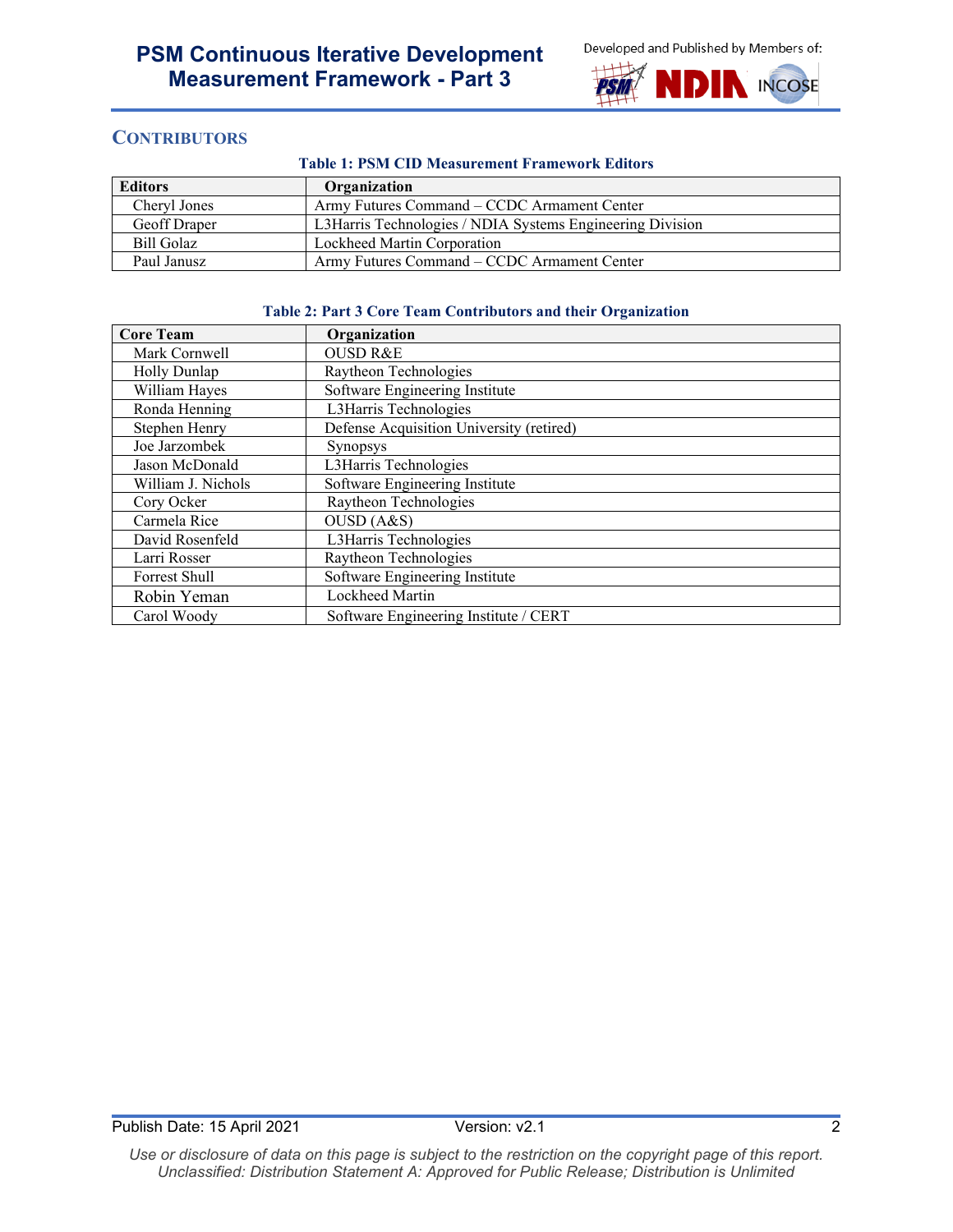

### <span id="page-5-0"></span>**10. SOFTWARE ASSURANCE**

The rapid delivery of secure, resilient systems that meet mission needs is a business and national security imperative. The timely mitigation and resolution of security vulnerabilities and weaknesses is a business-critical concern that affects the system security posture and the speed and cycle time at which new capabilities are deployed and securely maintained. Department of Defense (DoD) systems are software-intensive, pushing software assurance into a key role in systems' system security posture. Software Assurance is the level of confidence that software is free from vulnerabilities, either intentionally designed into the software or accidentally inserted at any time during its life cycle, and that the software functions in the intended manner. Because software systems may consist of open source, Commercial Off the Shelf (COTS) products, and unique applications combined to address mission requirements, software assurance must be addressed throughout the entire system development and acquisition lifecycle. This method of system development introduces security concerns that must be addressed throughout the system product life cycle, in both development and operations (as emphasized in DevSecOps).

As part of the DoD Adaptive Acquisition Framework (AAF), multiple DoD functional policies drive software assurance requirements to Program Managers, Science & Technology (S&T) managers, and systems engineers. DoD Instruction (DoDI) 5000.90 requires program managers to address cybersecurity responsibilities from the earliest exploratory phase throughout all stages of the acquisition. Potential breaches and their consequences must be documented in the Cyber Security Strategy annex to the Program Protection Plan and must include network, enabling systems, and supply chain risks. Additionally, per DoDI 5000.83 Technology and Program Protection, software assurance methods and practices, a critical part of program protection in design, test, manufacture and sustainment, ensures that systems function as intended, mitigating risks associated with known and exploitable software vulnerabilities to provide a level of assurance commensurate with technology, program, system and mission objectives. It also directs the establishment of Technology Area Protection Plans (TAPP) for each S&T modernization priority area to reduce compromise or loss of critical technologies and protect against unwanted technology transfer. Key elements of TAPPs include:

- Critical technology areas and technical threshold levels to protect
- Contract, grant, and cooperative agreement clauses
- Protection efforts for contractor, contracts, and universities researchers to focus on
- Thresholds for international collaboration and sales.

Measures such as those described here help programs manage the implementation and effectiveness of their Cyber Security Strategy across the program life cycle. Data from the TAPP informs all of the Government protection effort for critical DoD technologies.

The integration of software assurance measurement into the development and acquisition life cycle is emphasized in the Defense Innovation Board (DIB) Software Acquisition and Practice (SWAP) study and new DoD Adaptive Acquisition Framework policies. The strategies, visionary concepts, and best practices relevant to successfully achieving software assurance measurement include:

• Create and use automatically generated, continuously available measures that emphasize speed, cycle time, security, and code quality.

Use or disclosure of data on this page is subject to the restriction on the copyright page of this report. *Unclassified: Distribution Statement A: Approved for Public Release; Distribution is Unlimited*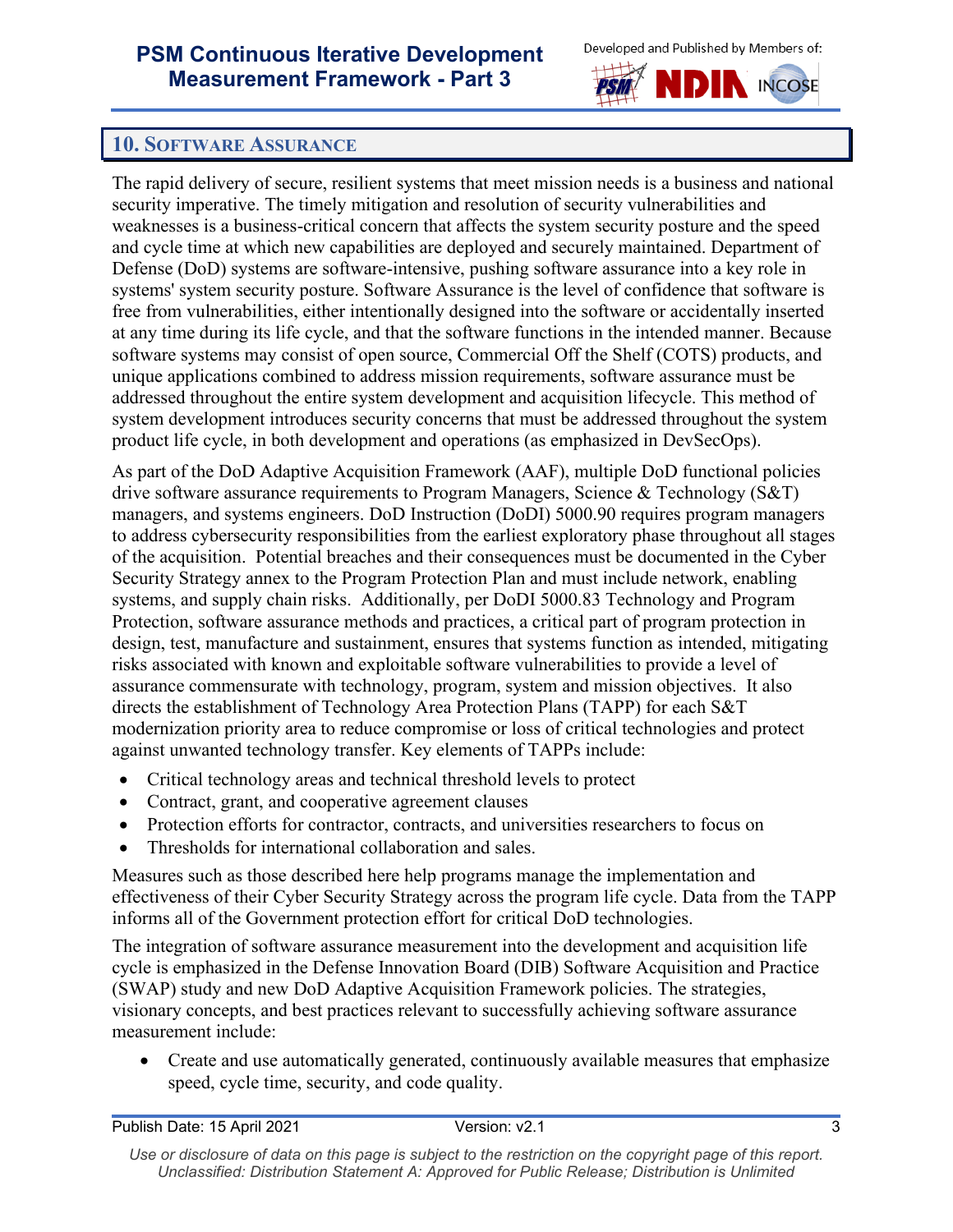



- Make security a first-order consideration for all software-intensive systems, recognizing that security-at-the-perimeter is not enough.
- Create, implement, support, and require a fully automatable approach to test and evaluation, including security, which allows high-confidence distribution of software to the field on an iterative basis.
- Shift from certification of executables, to certification of code, to certification of development, integration, and deployment toolchain, with the goal of enabling rapid fielding of mission-critical code at high levels of information assurance.
- Establish and maintain a digital infrastructure within each Service or Agency that enables rapid deployment of secure software to the field and incentivize its use by contractors.

The DIB SWAP study also recommended measures for software development, including these measures related to system security:

- Time to field high priority functions (specification -> operations) or fix newly found security hole (finding -> operations)
- Time required for full regression test (automated) and cybersecurity audit/penetration testing
- Structure of the code base (software architecture).

These strategies can only be achieved by integrating security considerations early in the entire engineering life cycle, starting with system concepts, systems engineering, architecture and design. These enablers are described in the Information Needs and Potential Measures described in the ICM table in section 12, a summary of which includes:

- Identifying and resolving software vulnerabilities, weaknesses and defects from system deliveries
- Characterizing the size (lines of code) and trends of software (use of open source, agile development, etc.) relative to the system attack surface
- Ensuring adequate planning for resources and execution of verification and validation of software assurance requirements

These security measurement concepts are further described in the following sections:

- *Software Assurance Terminology* introduction to key terms, concepts and descriptions used as a basis for this document
- *Implementation Considerations for Assuring Secure Resilient Products* best practices for design and development practices and tools to help assure an appropriate security posture in deliverable products and systems
- *Software Assurance Measurement* recommendations on a prioritized set of consensus measures for software assurance

### <span id="page-6-0"></span>**10.1 SOFTWARE ASSURANCE TERMINOLOGY**

The following terms, concepts and definitions are applicable for the software assurance practices and measures in this document.

Use or disclosure of data on this page is subject to the restriction on the copyright page of this report. *Unclassified: Distribution Statement A: Approved for Public Release; Distribution is Unlimited*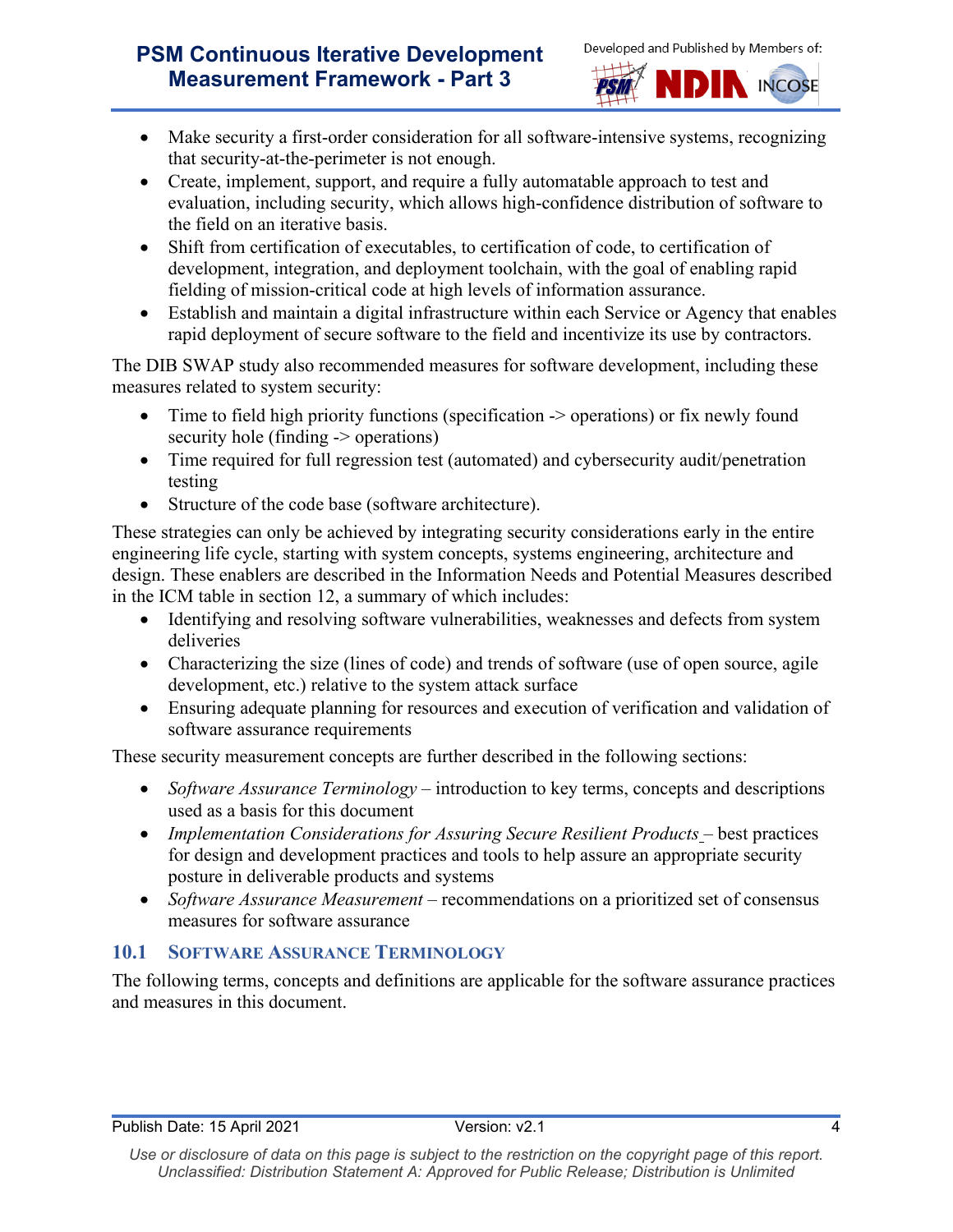



<span id="page-7-1"></span>

| <b>Term</b>                                                                                          | <b>Description</b>                                                                                                                                                                                                                                                                                                                                                                                                                                                                                                                                            |
|------------------------------------------------------------------------------------------------------|---------------------------------------------------------------------------------------------------------------------------------------------------------------------------------------------------------------------------------------------------------------------------------------------------------------------------------------------------------------------------------------------------------------------------------------------------------------------------------------------------------------------------------------------------------------|
| <b>Software Assurance</b>                                                                            | Software Assurance (SwA) is the level of confidence that software is free from<br>vulnerabilities, either intentionally designed into the software or accidentally inserted at<br>any time during its life cycle, and that the software functions in the intended manner<br>[CNSS 4009]. This ideal of no exploitable vulnerabilities is usually unachievable in<br>practice, so programs must perform risk management to reduce the probability and<br>impact of vulnerabilities and related weaknesses to acceptable levels.                                |
|                                                                                                      | https://www.cnss.gov/CNSS/issuances/Instructions.cfm                                                                                                                                                                                                                                                                                                                                                                                                                                                                                                          |
| <b>Common Weakness</b><br><b>Enumeration</b><br>(CWE)                                                | Common Weakness Enumeration (CWE <sup>TM</sup> ) is a community-developed list of software<br>and hardware weakness types. It serves as a common language, a measuring stick for<br>security tools, and as a baseline for weakness identification, mitigation, and prevention<br>effort.<br>https://cwe.mitre.org                                                                                                                                                                                                                                             |
| Common<br><b>Vulnerabilities and</b><br><b>Exposures (CVE)</b>                                       | Common Vulnerabilities and Exposures ( $CVE^{\circledast}$ ) is a list of entries – each containing an<br>identification number, a description, and at least one public reference – for publicly<br>known cybersecurity vulnerabilities. CVE Entries are used in numerous cybersecurity<br>products and services from around the world, including the U.S. National Vulnerability<br>Database (NVD).                                                                                                                                                          |
|                                                                                                      | https://cve.mitre.org/                                                                                                                                                                                                                                                                                                                                                                                                                                                                                                                                        |
| <b>Common Attack</b><br>Pattern<br><b>Enumeration and</b><br>Classification<br><b>System (CAPEC)</b> | Common Attack Pattern Enumeration and Classification (CAPEC <sup>TM</sup> ) is a community<br>resource for identifying and understanding attacks. Understanding how the adversary<br>operates is essential to cyber security. CAPEC helps by providing a comprehensive<br>dictionary of known patterns of attack employed by adversaries to exploit known<br>weaknesses in cyber-enabled capabilities. It can be used by analysts, developers, testers,<br>and educators to advance community understanding and enhance defenses.<br>https://capec.mitre.org/ |
|                                                                                                      |                                                                                                                                                                                                                                                                                                                                                                                                                                                                                                                                                               |
| <b>Common Weakness</b><br><b>Scoring System</b><br>(CWSS)                                            | The Common Weakness Scoring System (CWSS™) provides a mechanism for<br>prioritizing software weaknesses in a consistent, flexible, open manner. It is a<br>collaborative, community-based effort that is addressing the needs of its stakeholders<br>across government, academia, and industry.                                                                                                                                                                                                                                                               |
|                                                                                                      | https://cwe.mitre.org/cwss/                                                                                                                                                                                                                                                                                                                                                                                                                                                                                                                                   |
| Common<br>Vulnerability<br><b>Scoring System</b><br>(CVSS)                                           | The Common Vulnerability Scoring System (CVSS) provides a way to capture the<br>principal characteristics of a vulnerability and produce a numerical score reflecting its<br>severity. The numerical score can then be translated into a qualitative representation<br>(such as low, medium, high, and critical) to help organizations properly assess and<br>prioritize their vulnerability management processes.<br>https://first.org/cvss/                                                                                                                 |
|                                                                                                      |                                                                                                                                                                                                                                                                                                                                                                                                                                                                                                                                                               |

#### **Table 3: Software Assurance Terms and Definitions**

#### <span id="page-7-0"></span>**10.2 IMPLEMENTATION CONSIDERATIONS FOR ASSURING SECURE RESILIENT PRODUCTS**

Software assurance is an integral part of software quality. Research has shown that reduced defects will also reduce security weaknesses. Defects and security weaknesses are introduced throughout design and development requiring active identification and removal efforts. Considerable research and experience have led to well-documented best practices for assuring the delivery of secure resilient products, spanning the development cycle. These software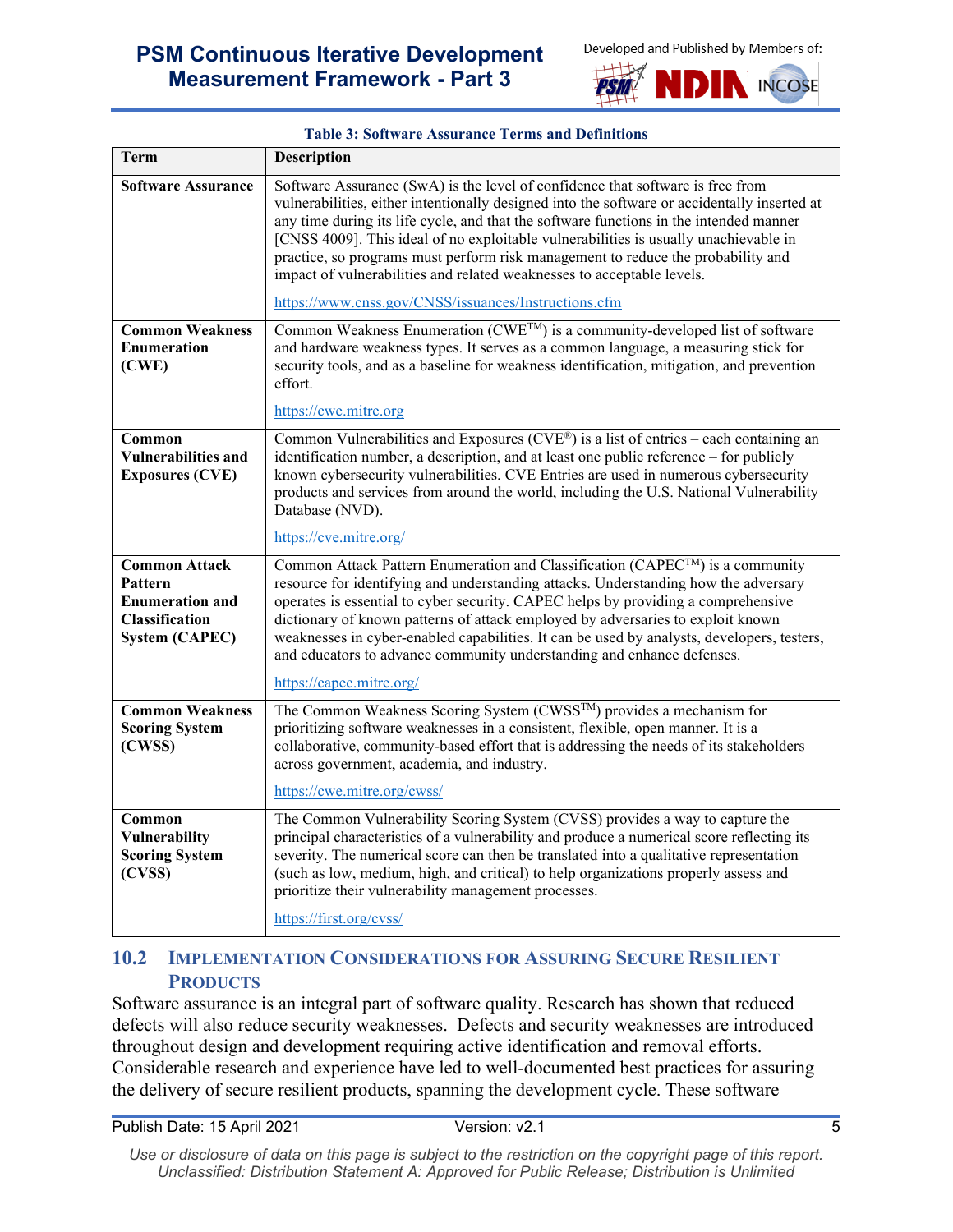



assurance-related topics are beyond the scope of this measurement-focused document but are mentioned as a key element of assuring product quality and secure systems. Examples of proven security best practices include:

- Security as a key component integrated into the systems engineering process across the life cycle, including early requirements, architecture, and design activities. Effective software assurance must be planned and monitored throughout the systems engineering process to ensure desired operational outcomes: it cannot not be added after the fact.
- Establishing an organizational culture and emphasis on software assurance, quality, and proven best practices.
- Adopting secure coding guidelines and practices. Train, deploy, and institutionalize their consistent use across the organization as an integral part of design, development, and verification processes.
- Treating security weaknesses as quality defects. Identify, prioritize, and remediate software assurance defects like other software deficiencies.
- Secure coding practices as part of code reviews and success criteria.
- Incorporating static and dynamic analysis testing tools into the development process, with regular automated scans of the codebase to identify security weaknesses and vulnerabilities.
- Incorporating software composition analysis to create a bill of materials.
- Ensuring testing of all components, including open source software and external libraries, on which applications rely for operations.
- Executing security test cases as part of the automated verification suite integrated into the software development pipeline and toolchain.

There are many tools and methods for evaluating different aspects of software assurance, software structure, and code quality. Tools and methods for increasing the assurance of software and security quality attributes include static and dynamic code analysis tools, defect or configuration management systems, test suites, and secure development environments. Since each tool focuses on only a perspective of potential weaknesses and vulnerabilities, plans must include the use of multiple tools for adequate coverage.

### <span id="page-8-0"></span>**10.3 SOFTWARE ASSURANCE MEASUREMENT**

The prior sections set the context for definition of objectives and measures to manage the assured integrity of software products. The ICM table in section 12 describes information needs and potential measures for software assurance. These fall generally in the following areas:

- Measures about identifying, mitigating and resolving security vulnerabilities and weaknesses in developed or non-developmental (reused) software
- Measures about managing security defects and technical debt relative to the system software attack surface
- Measures of effectiveness for security controls and testing
- Measures assessing the effectiveness of program protection planning and compliance with the mission-critical Risk Management Framework (RMF)
- Measures of performance on conducting timely security audit/penetration testing and obtaining Interim Authorization to Test (IATT) and/or Authorization to Operate (ATO)
- Measures of timeliness on recovering from system compromise to a full security posture.

Use or disclosure of data on this page is subject to the restriction on the copyright page of this report. *Unclassified: Distribution Statement A: Approved for Public Release; Distribution is Unlimited*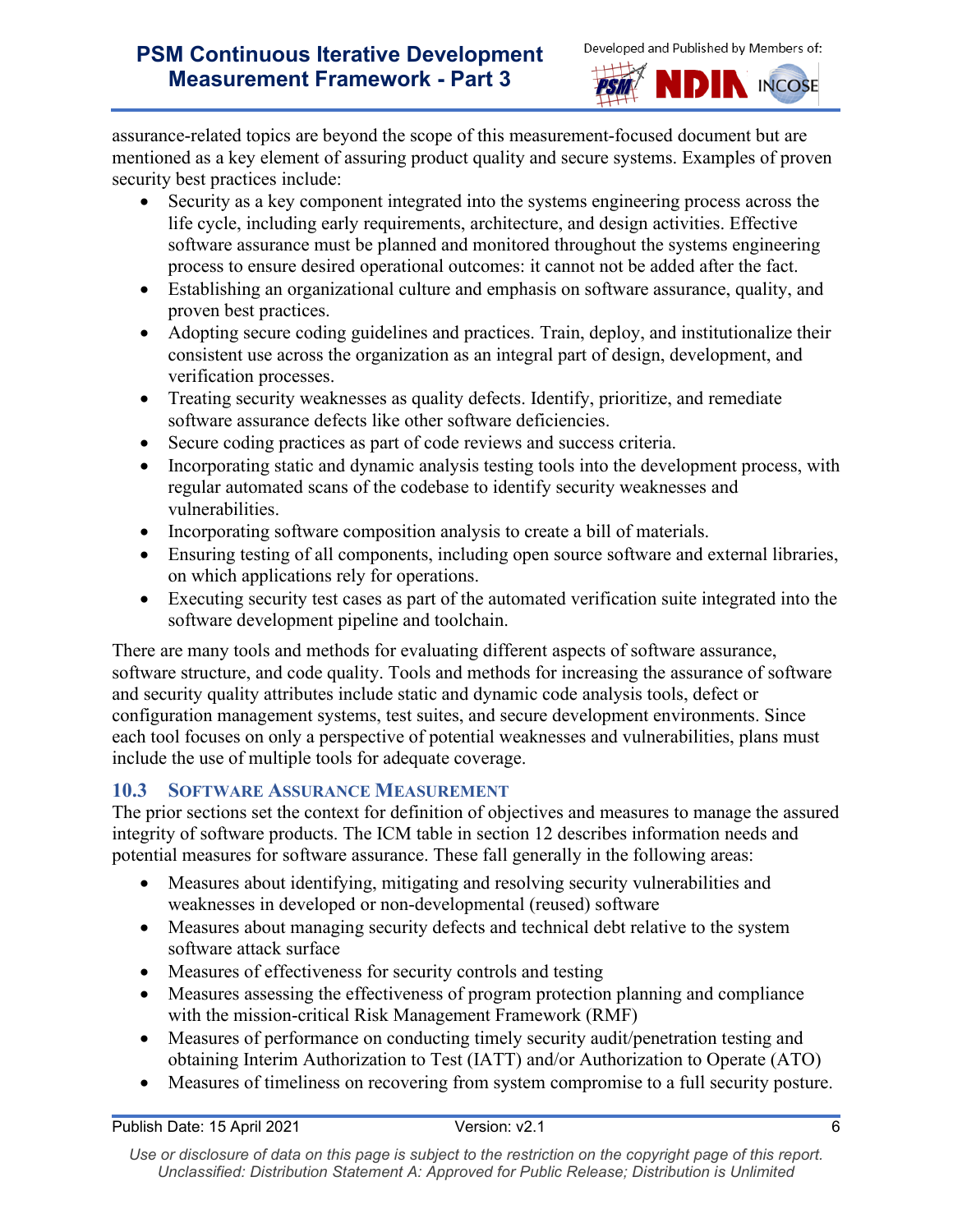



ISO/IEC 25010 software quality includes eight software quality attributes with multiple options for measurement. As noted in **[Figure 1](#page-9-0)**, security measures can address confidentiality, integrity, non-repudiation, accountability, authenticity, and compliance. The Consortium for Information & Software Quality<sup>TM</sup> (CISQ<sup>TM</sup>) has developed a standard for the automated static analysis measurement of Technical Debt that is designed to predict corrective maintenance costs and related factors to guide IT decisions and resource allocations. Similarly, the Software Engineering Institute has an extensive collection of best practices for software assurance.



<span id="page-9-0"></span>

Publish Date: 15 April 2021 Version: v2.1 7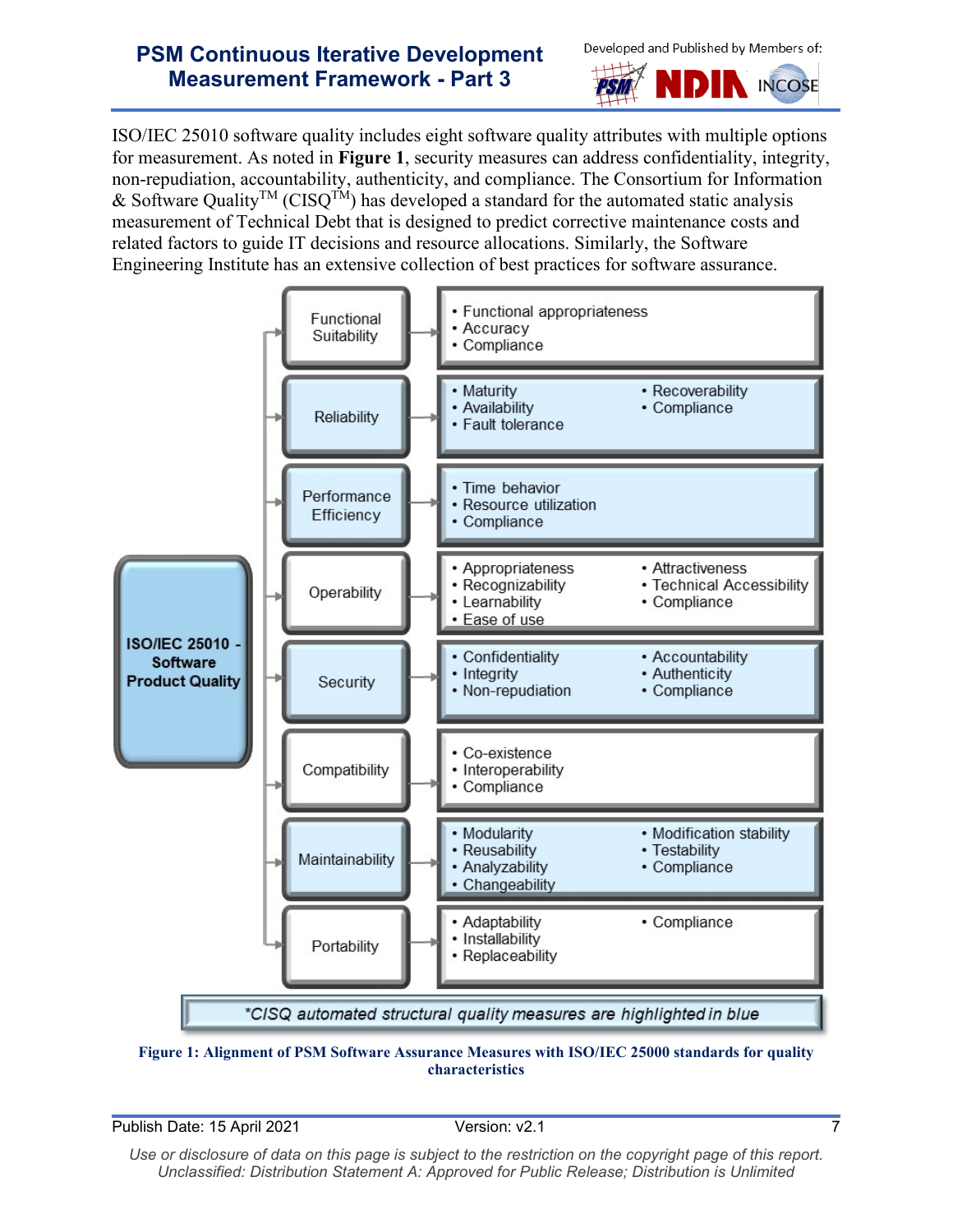



Other qualities such as reliability, maintainability, and performance efficiency align to several of these same qualities and several measures are already in place that can be leveraged. Existing measures related to defect tracking, test coverage, problem reports and burndown rates, meantime to restore, minimum viable product (MVP) and minimum viable capability release (MVCR) can be useful if applied to security defects, security tests, security problems, and security requirements. With the implementation of appropriate tagging of security related outputs across the lifecycle (requirements, defect reports, change requests, etc.), a wide range of existing measures can be refocused to support tracking of the schedule and progress of security development, product quality (including security), and several aspects of process performance as related to software assurance.

Research has shown that an estimated 5% of defects are vulnerabilities (Woody et al, 2014). Even without specific security designations for defect reports and change requests, this provides a high-level estimate to help management gauge the level of security risk that should be expected as the product matures. Measures of defect resolution can use this same relationship to estimate product security improvement.

With an effective tagging of security related requirements (including those related to supply chain risk management, insider threat, infrastructure and recovery) and complete traceability as these flow into architecture, detail design, coding, testing, and implementation the monitoring of product security can be implemented at each step of the lifecycle. By relating requirements to the appropriate qualities and tracing them as they flow to components and the development pipeline, verification of the end product for a critical quality such as security can be greatly facilitated.

At a minimum, the tracking of known (n-day) weaknesses and vulnerabilities from identification (typically as the output of static and dynamic analysis tools), prioritization and remediation (typically using an existing scoring system), and determination of those remaining in the implemented product should be closely monitored. Additionally, the tracking of the time it takes for unknown (0-day) weaknesses or vulnerabilities from identification (usually after the system has been exploited) to mitigation should be closely monitored. This tracking will show the level of resources applied to security and the remaining risk that the operational environment will need to address. This can be augmented with third party product information from the National Vulnerability Database (NVD). Also, suppliers should already be tracking this information and contracts should be updated to request this level of reporting. Guidance on contracting for software assurance in DOD contracts is provided in the whitepaper "Incorporating Software Assurance into Department of Defense Acquisition Contracts" produced by the DoD SwA Community of Practice Working Group. This can all be handled through existing defect reporting with the addition of appropriate data tagging.

#### <span id="page-10-0"></span>**10.3.1 Software Assurance Measures**

The intent of the descriptions of software assurance and measurement in this PSM CID document is to:

- Increase awareness of security and assurance-related issues across disciplines so they can be considered early in development life cycle and integrated into system architecture, design, and implementation processes
- Identify potential measures to identify, mitigate and manage software vulnerabilities and weaknesses to assure the security and integrity of deliverable software products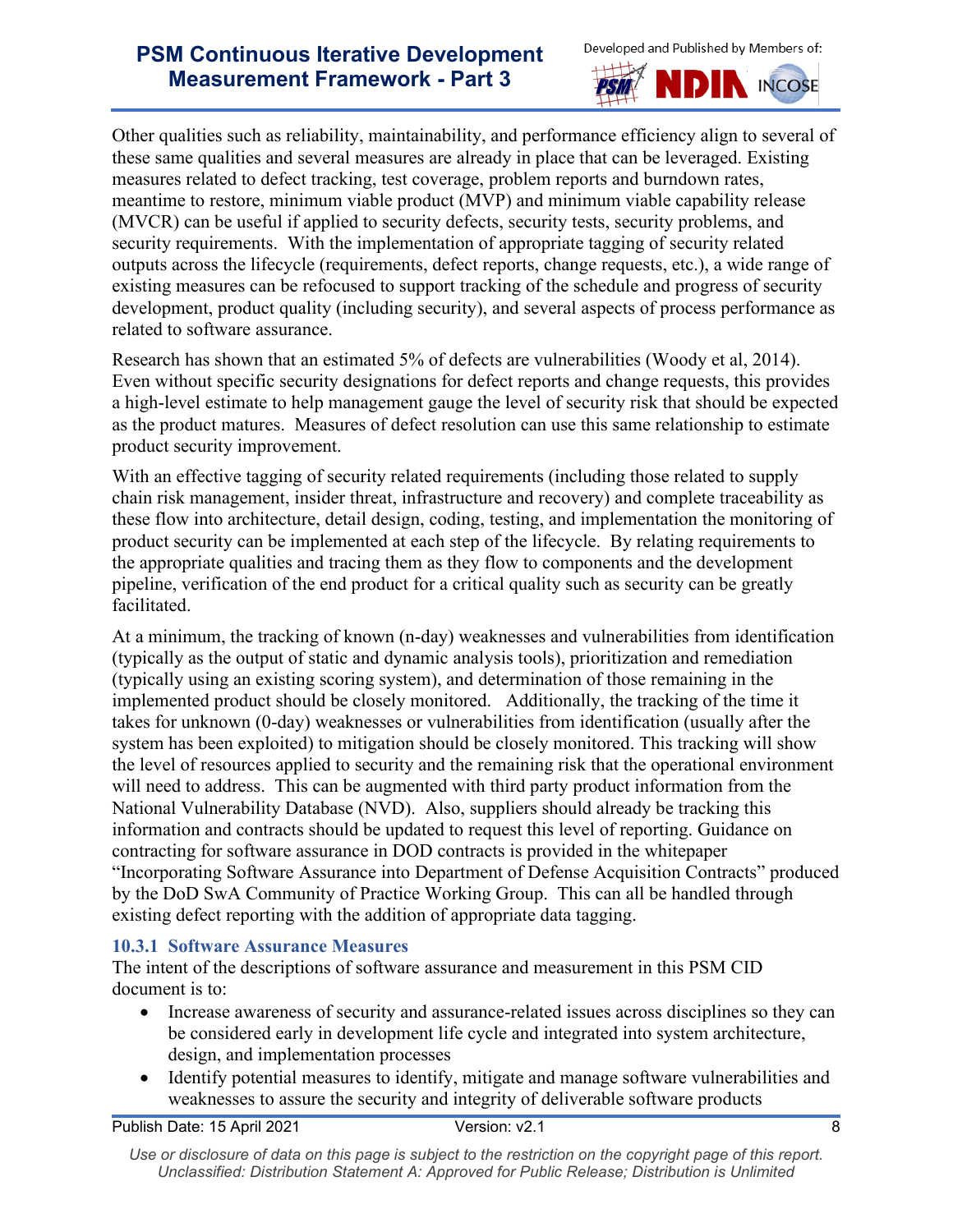



The ICM table in section 12 identifies potential measures for software assurance aligned with product and enterprise information needs. Of these, the PSM working group recommends prioritizing initial software assurance measures as described in Table 4.

<span id="page-11-0"></span>

| <b>Measurement Concepts</b>           | <b>Recommended Software Assurance Measures</b>                        |
|---------------------------------------|-----------------------------------------------------------------------|
|                                       | (Initial Priorities)                                                  |
| Identification and resolution of      | • Identification of vulnerabilities (CVEs) and weaknesses (CWEs)      |
| vulnerabilities and weaknesses        | • Resolution of CVEs and CWEs                                         |
|                                       | • Patches delivered to burn down and close vulnerabilities            |
| Security defect tracking              | • Counts of security defects (open, closed)                           |
|                                       | • Security defect attributes (e.g., severity, criticality)            |
|                                       | • Security defect containment (saves vs. escapes)                     |
| Quality and security testing coverage | • Percentage of code base screened for vulnerabilities and weaknesses |
|                                       | (developed code and non-developmental items)                          |
|                                       | • Security test coverage (code base, security controls)               |
|                                       | • Security test case status (passed, failed)                          |
|                                       | • Coverage and trends in size of the attack surface                   |

#### **Table 4: Recommendations for Initial Software Assurance Measures**

Pending community review and feedback, specifications and indicators for prioritized software assurance measures will be developed and published in future iterations of this guidance.

Many of the other CID measures in this document are also relevant and useful when applied to software assurance in an overall system context, such as:

- *Cycle Time* turnaround time for releasing security patches to resolve vulnerabilities
- *MTTR / MTTD* mean time to restore (mitigate) and detect security defects
- *Automated Test Coverage* extent of capability and code covered by security test cases
- *Defect Detection* containment of security defects and minimizing escapes to operations
- *Defect Resolution* the extent of identified security defects that have been resolved
- *Burndown* progress toward completing resolution of security vulnerabilities
- *Release Frequency* how often security patches and releases are deployed

The PSM working group and security subteam welcomes feedback on this initial set of measures to advance the state of the practice for software assurance, and experiences from applying them.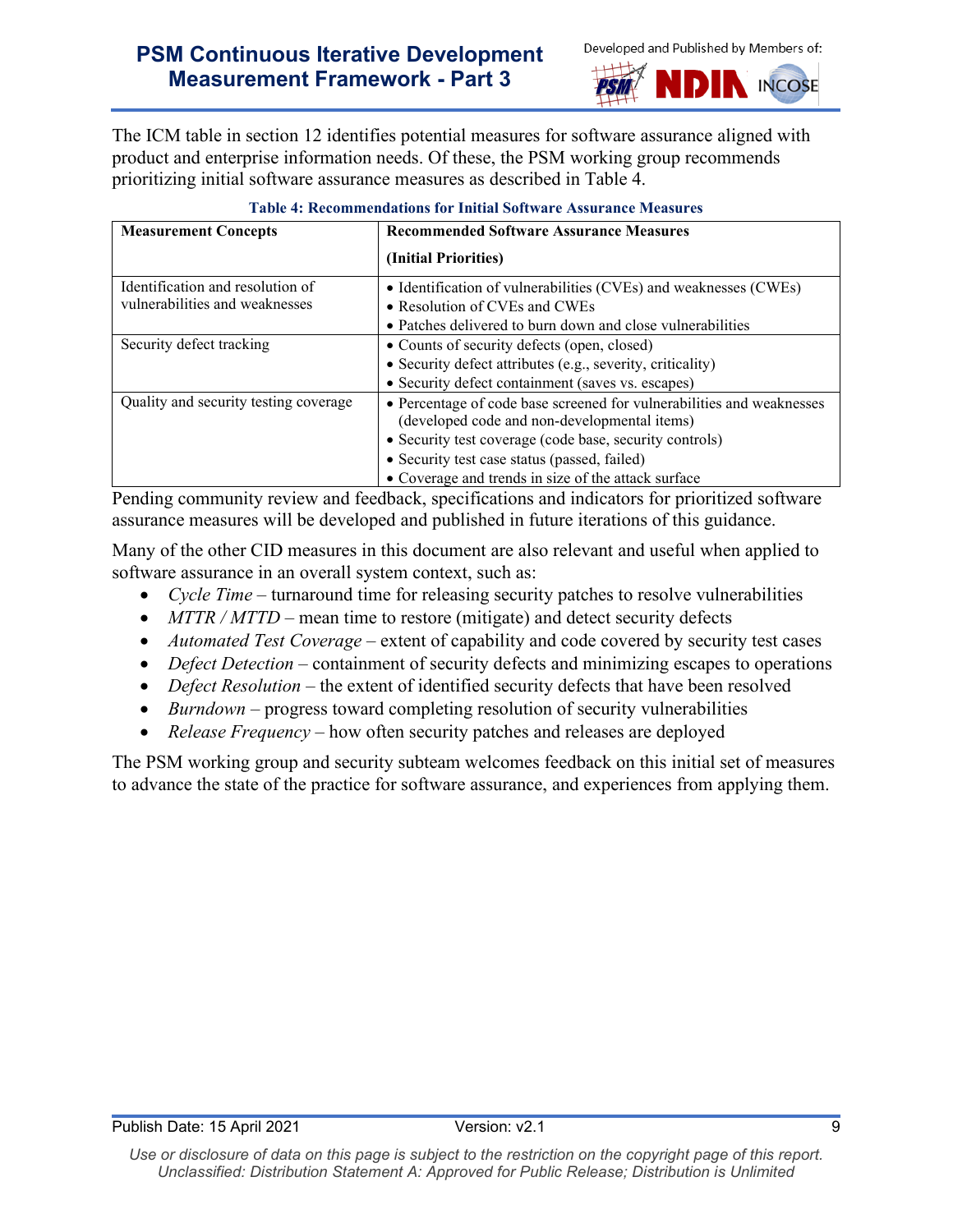



# <span id="page-12-0"></span>**11.TECHNICAL DEBT**

One of the characteristics of continuous iterative development (CID) is its ability to implement new capabilities and release them to one's users at a much faster pace than traditional development. Program managers recognize that doing so involves making informed decisions and trade-offs amongst inter-related quality, cost, and performance components/objectives. If not managed properly, these trade-offs can come at a significant cost or "debt", which may have consequences in the future. One of the goals of the new DoD Adaptive Acquisition Framework (AAF) policy is to deploy software faster, but not at the expense of compromising quality (including security). To that end, the policy also requires organizations to measure and manage their "technical debt".

## <span id="page-12-1"></span>**11.1 TECHNICAL DEBT TERMINOLOGY**

Technical debt consists of design or implementation constructs that are expedient in the short term, but that set up a technical context that can make a future change more costly or impossible. Technical debt may result from having implementation issues related to architecture, design, structure, duplication, test coverage, comments and documentation, potential defects, complexity, or coding practices. The metaphor of "debt" communicates that technical debt items incur extra costs for the program in the future, in the form of increased costs of change during lifecycle evolution and sustainment. Addressing technical debt requires effort to be spent on activities to improve the quality of the software architecture, code, documentation, etc., or otherwise "pay down" the debt to the system, beyond just adding new capability.

#### **Discussion of Definition**

There is considerable academic research and industry practice focused on addressing technical debt, but no consistent definitions or measures are in widespread use, due in part to differing goals. Some in the system and software engineering community take a somewhat narrow definition that restricts the domain of technical debt to sub-optimal design decisions. This approach primarily affects maintainability issues such as changeability and scalability, but often excludes areas such as missing features, functional defects, or most structural flaws. In contrast, other definitions of technical debt tend toward broader measures that aim to include the future costs of corrective maintenance and other software quality-related outcomes.

For our purposes in this report, technical debt will be considered from three primary sources:

- Debt from weaknesses and vulnerabilities in code constructs
- Debt from design and architecture flaws
- Debt from missing information items such as documentation shortfalls, missing information, IP issues.

System security risk is a form of technical debt, considered when determining program plans and mitigation priorities. Software flaws, weaknesses, and vulnerabilities should be considered defects, adjudicated and resourced on an equal footing relative to other program priorities. Defects are categorized using standard registries and taxonomies. Security-related defects are worked off during the development process for subsequent system releases.

Use or disclosure of data on this page is subject to the restriction on the copyright page of this report. *Unclassified: Distribution Statement A: Approved for Public Release; Distribution is Unlimited*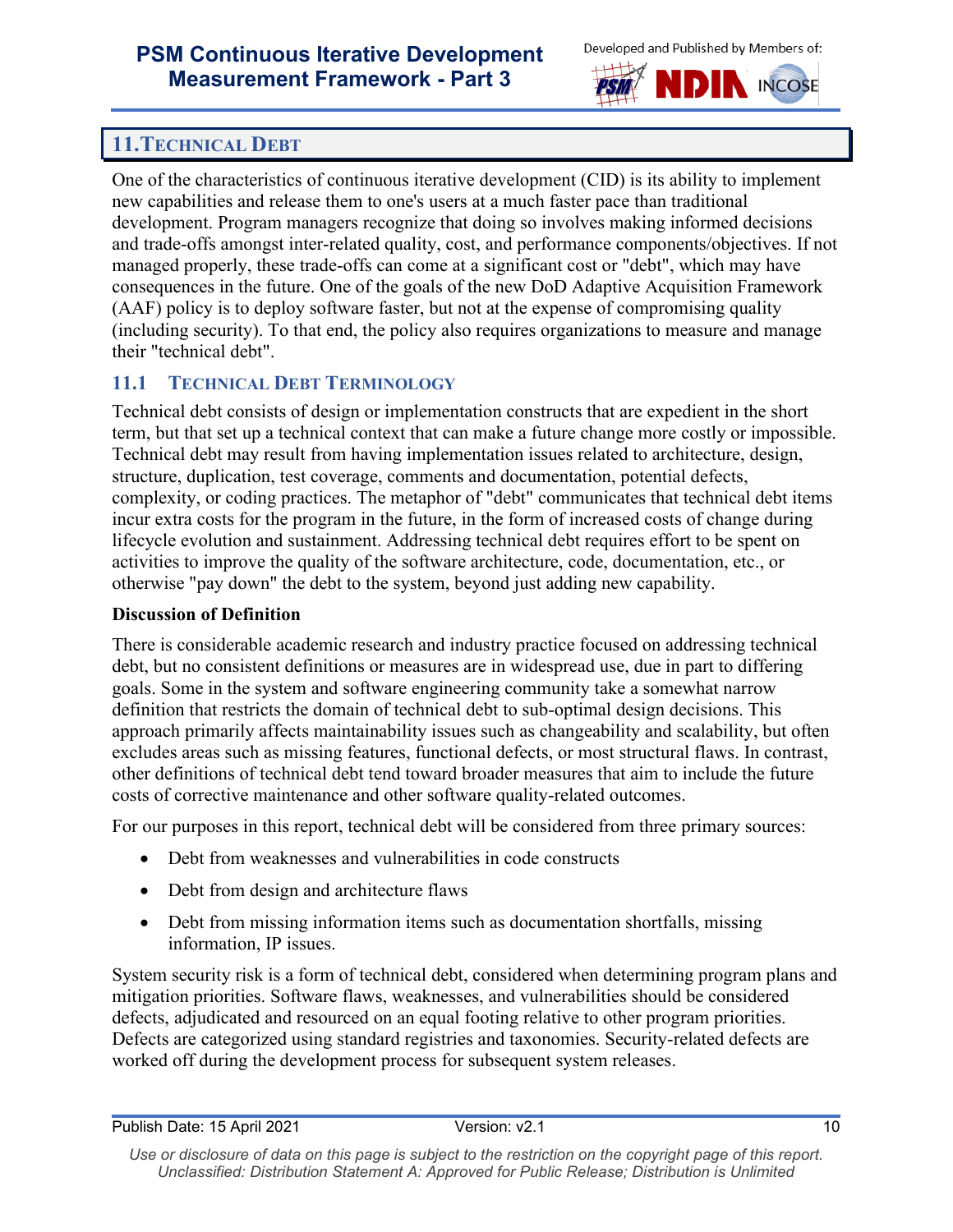



Some definitions of technical debt also include mission debt such as functional deficiencies, required capabilities or features that should have already been implemented but are missing (distinguished from a backlog of features not yet prioritized for implementation), or missing functionality or performance issues in COTS for a COTS-intensive system. However, mission debt is not included as a part of technical debt as defined in this paper.

A buildup of technical debt items may make it more difficult to continue to add more features in a timely way or otherwise prevent the team from dealing with necessary enhancements. While the definition discusses technical debt that is "expedient in the short term", not all technical debt arises from conscious decisions. Some technical debt is known; it is the result of risks accepted, or business decisions made to ensure progress towards near term goals. Other technical debt may be inadvertent and not known or identified until later. The real question is how a program can effectively identify and track all these needs together. With only finite resources available, a program must balance resolving defects and mission debt, implementing new capabilities, and addressing technical debt. One possible strategy for addressing the burndown and reducing the system's overall technical debt may be to leverage existing plans for upgrades or related tasks; e.g., a supplier could fix a legacy static analysis finding the next time that code file is touched. Another strategy would be to have iterations specifically dedicated to the burndown of technical debt items. This strategy would be up to the teams to decide which course of action is best.

When discussing technical debt, it may be important to distinguish between root cause of technical debt (e.g. problematic code constructs, code not tested, lack of peer reviews), counts of technical debt (e.g. comments, CVEs), and the impacts of technical debt (e.g. how hard is it to make changes, cost/effort/time to resolve technical debt).

### <span id="page-13-0"></span>**11.2 INFORMATION NEEDS**

Information needs related to technical debt include:

- How easy/difficult is it to update or refactor the design and code?
- Can the system architecture be expanded as the system continues to be developed and revised?
- When does it become too costly or take too long to maintain the design or architecture?
- How many defects are identified as technical debt (versus mission debt)?
- Are there areas of code that have a high frequency of defects?
- Is the documentation current, sufficient for user needs, and sustainable throughout the lifecycle?
- When should identified technical debt be resolved, parts of the system replaced, or a new system started?
- What is the impact of this technical debt? Is it worth the investment and schedule to resolve it?

# <span id="page-13-1"></span>**11.3 MEASURES FOR TECHNICAL DEBT**

Measures addressing the breadth of Technical Debt is worthy of a separate dedicated effort; indeed, many are addressed by extensive research literature referenced herein. Notably, these issues apply broadly to development domains well beyond just continuous iterative development, which is the emphasis of this document. The PSM working group has chosen to describe how the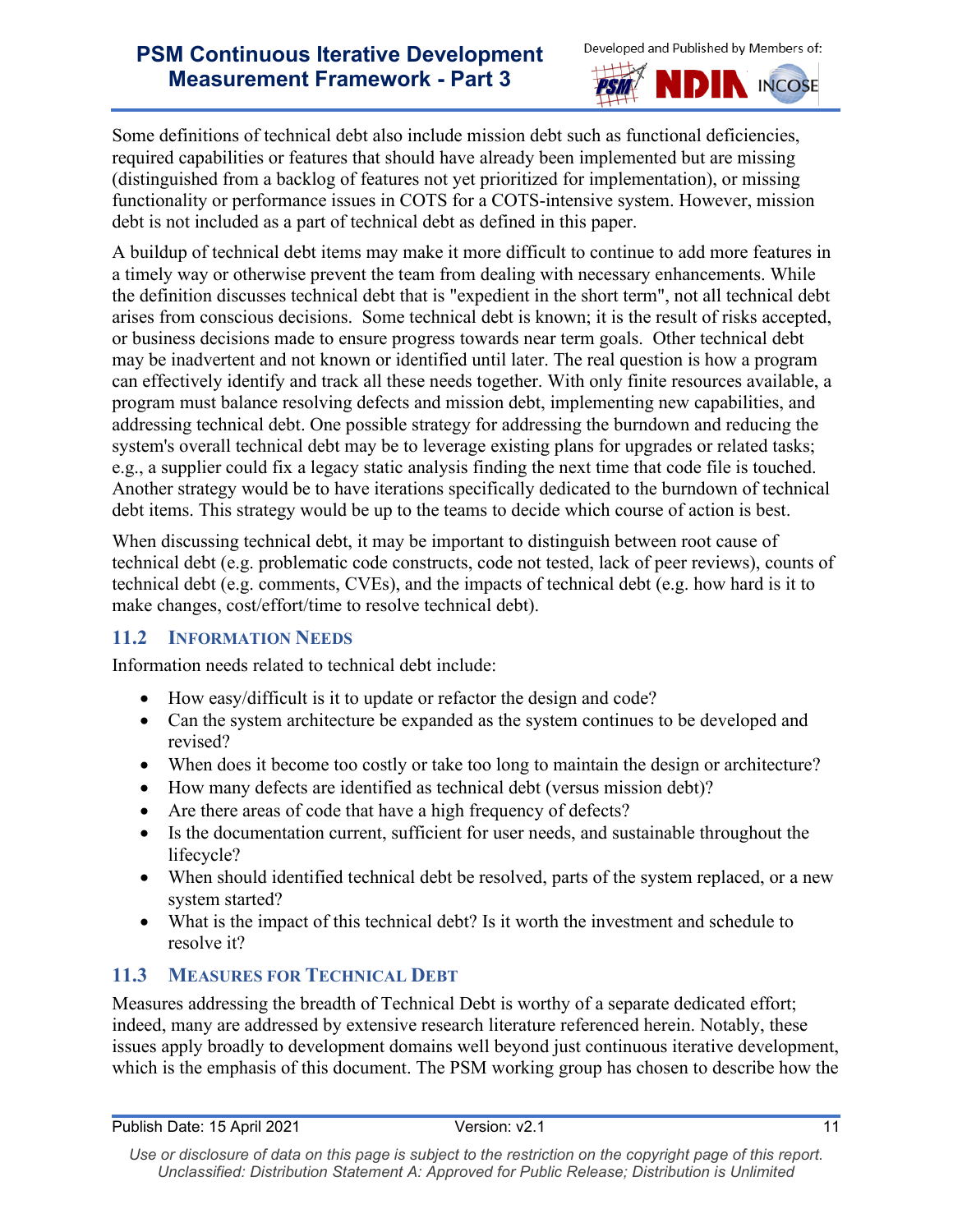



CID measures described in Part 2, Section 8 of this framework can be applied to identify and mitigate certain factors of Technical Debt.

#### <span id="page-14-0"></span>**11.4 APPLYING THE PSM CID MEASUREMENT FRAMEWORK TO MANAGE TECHNICAL DEBT**

Technical debt is not measured with "one" measure but will likely utilize several measures. Some of the example measures in the PSM CID Measurement Framework can be used for multiple purposes, including technical debt. As part of this working group effort, other practical and newer measures were identified to provide feedback on technical debt specific information needs. These are identified in the ICM Table in Part 1 section 7, described in the measurement specifications in Part 2 section 8, and some examples discussed in [Table 5](#page-14-1) below.

<span id="page-14-1"></span>

#### **Table 5: Applying PSM CID Measures to Manage Technical Debt**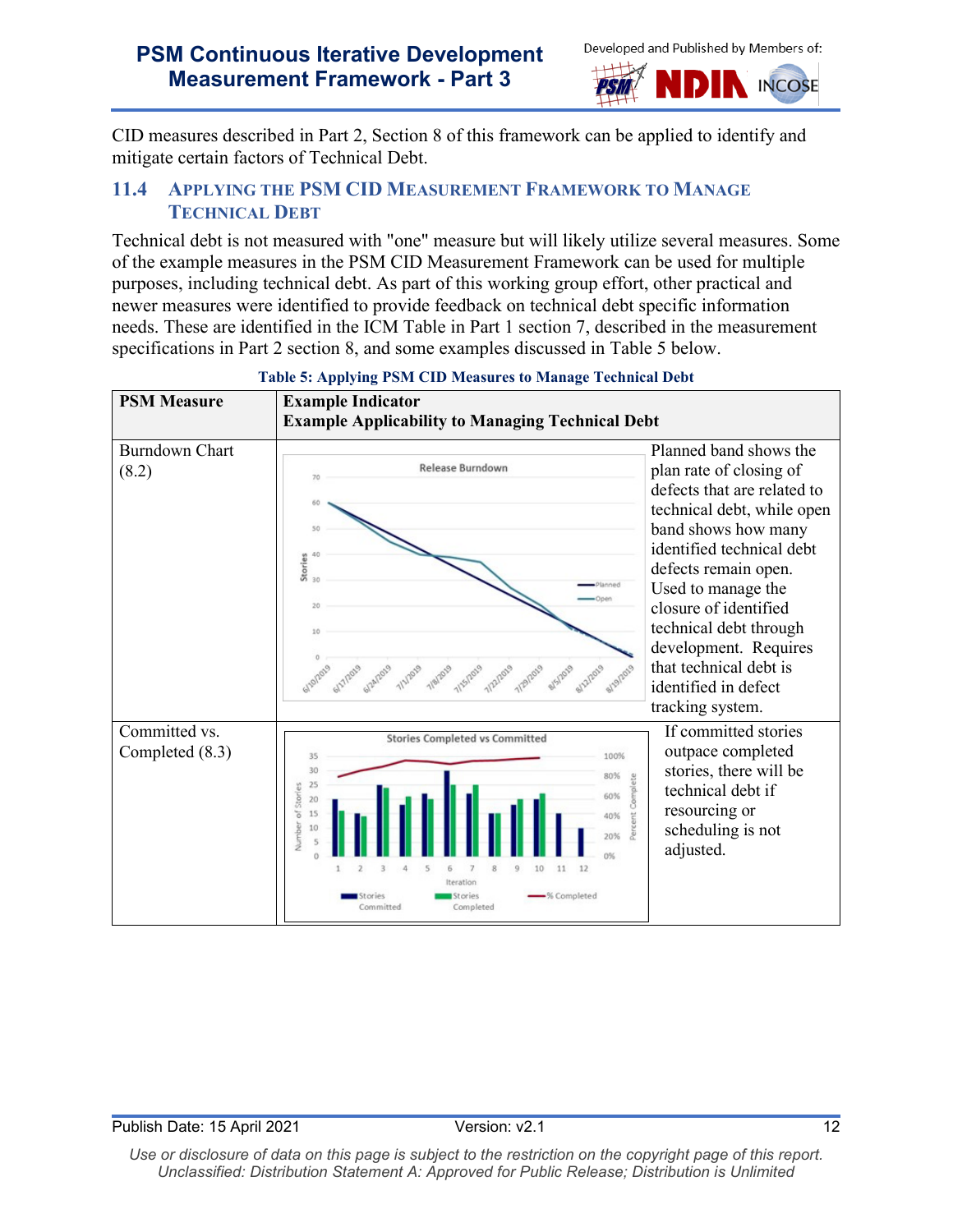





Use or disclosure of data on this page is subject to the restriction on the copyright page of this report. *Unclassified: Distribution Statement A: Approved for Public Release; Distribution is Unlimited*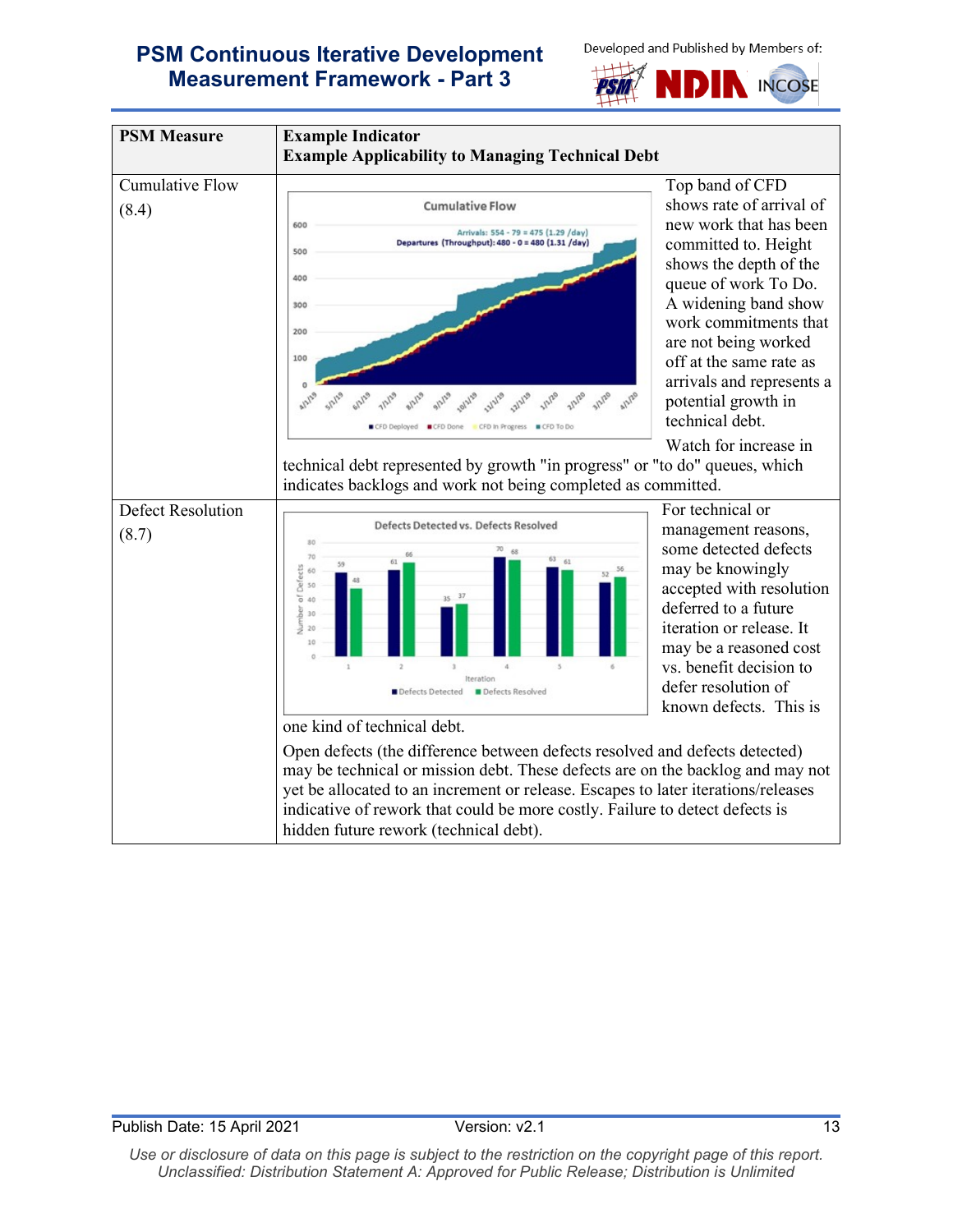





## <span id="page-16-0"></span>**11.5 TOOLS/METHODS**

Automated tools may be required to collect the data for the measures. There are many tools and methods for measuring and evaluating different aspects of technical debt including:

- Code/Product- include static and dynamic code analysis tools that check for compliance with coding standards, code scanning tools that check for vulnerabilities and weaknesses, and code quality tools that track and classify defects, test suites monitor test coverage, etc.
- Development Processes DevSecOps or Continuous Integration / Continuous Delivery (CI/CD) pipelines for automated analysis of newly introduced code and evaluation of newly identified CWE/CVE
- Design MBSE tools, engineering tools, structural quality tools that evaluate architecture maintainability, cohesion, coupling, flexibility, scalability, etc.
- Missing information tools that help with configuration management systems, development environments, technical manuals

A few of the more widely used tools and methods are noted in the references in the bibliography.

Before selection by a program, any tool should be evaluated based on the needs of the program and the strength of the tool. Needs should include the information needs to be addressed, and the measures selected to address those information needs.

Adopters of the PSM CID framework are encouraged to seek additional guidance on identifying and managing Technical Debt by leveraging resources from CISQ, Object Management Group (OMG), INCOSE, the Software Engineering Institute (SEI), and other researchers. Additionally, indicators of Technical Debt applicable to traditional development can also be applied in CID environments, such as those contained in these measurement references:

- Practical Software and Systems Measurement: A Foundation for Objective Management, v. 4.0.<http://www.psmsc.com/PSMGuide.asp>
- Systems Engineering Leading Indicators Guide, Version 2.0. INCOSE-TP-2005-001-03

Use or disclosure of data on this page is subject to the restriction on the copyright page of this report. *Unclassified: Distribution Statement A: Approved for Public Release; Distribution is Unlimited*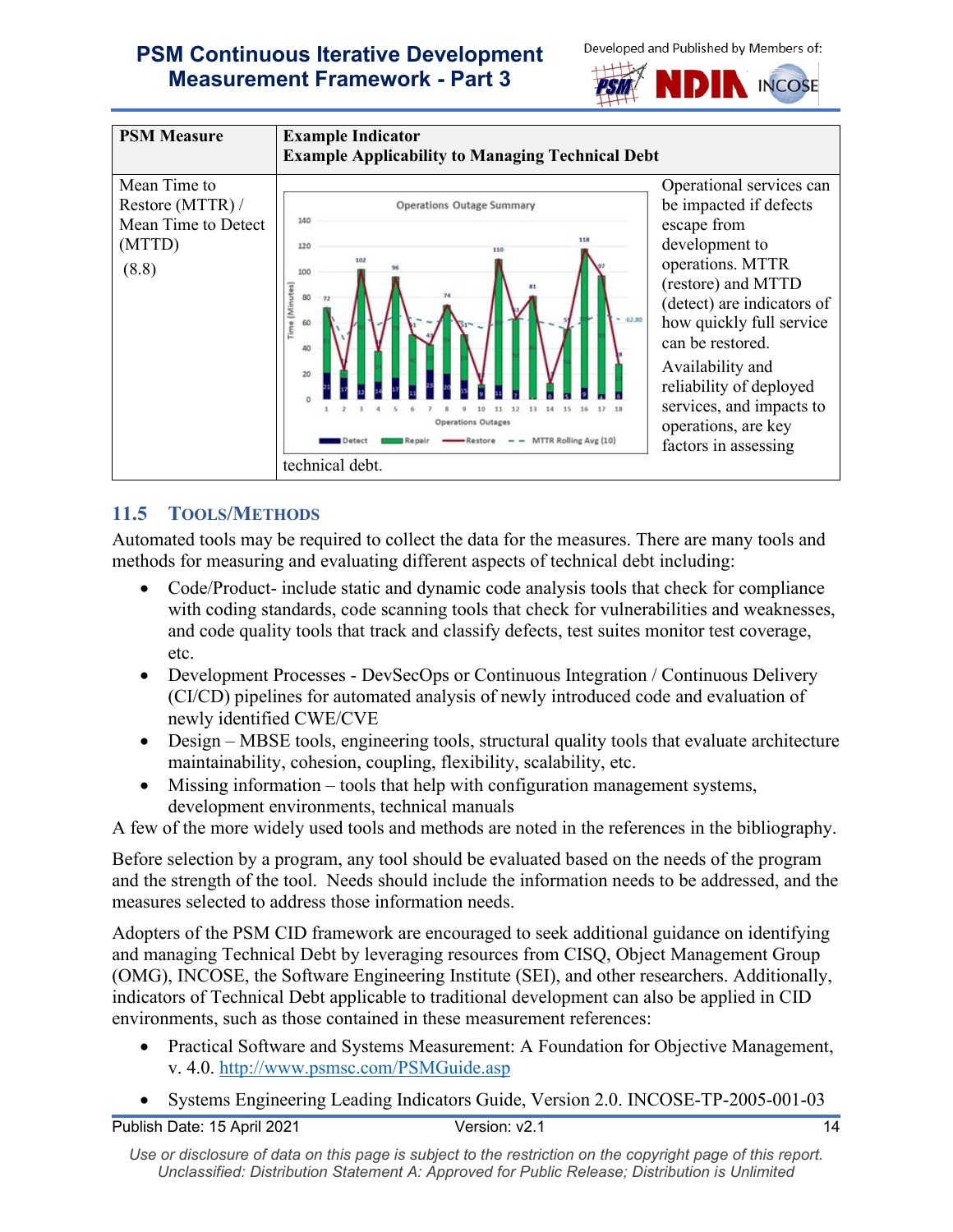Developed and Published by Members of:



**12. ICM TABLE** Part 1 contains an ICM table for continuous iterative development. The information needs and measures in this section [\(Table 6\)](#page-17-2) are specific to software assurance and technical debt.

<span id="page-17-2"></span><span id="page-17-1"></span><span id="page-17-0"></span>

|   | <b>Row Information</b><br><b>Categories</b>    | Measurable<br>Concept             | <b>Need</b>                                                                                    | <b>Team Information Product Information</b><br><b>Need</b>                                                                                                                                                 | <b>Enterprise Information Potential Measures**</b><br><b>Need</b>                                         |                                                                                                                                                                                                                                                                   | <b>Notes</b>                                                                                                                                                                               | Category*      |
|---|------------------------------------------------|-----------------------------------|------------------------------------------------------------------------------------------------|------------------------------------------------------------------------------------------------------------------------------------------------------------------------------------------------------------|-----------------------------------------------------------------------------------------------------------|-------------------------------------------------------------------------------------------------------------------------------------------------------------------------------------------------------------------------------------------------------------------|--------------------------------------------------------------------------------------------------------------------------------------------------------------------------------------------|----------------|
|   | Schedule and<br>Progress<br>Product<br>Quality | Work Unit<br>Progress<br>Security | Are patches<br>delivered as<br>committed?                                                      | Are known (n-day)<br>vulnerabilities and<br>weaknesses resolved as<br>committed? Are<br>previously unknown (o-<br>day) vulnerabilities being<br>mitigated after being<br>identified?                       | What features /<br>capabilities remain<br>vulnerable and are<br>unresolved?                               | <b>Patches Delivered</b><br>Vulnerabilities,<br><b>Weaknesses Resolved</b><br><b>Features/Capabilities</b><br><b>Resolved</b><br><b>Burndown of</b><br>Vulnerabilities,<br>Weaknesses<br>Time from vulnerability<br>identification to<br>mitigation               |                                                                                                                                                                                            | SwA-High       |
| 2 | Schedule and<br>Progress                       | Work Backlog                      |                                                                                                | How many software<br>assurance defects<br>contribute to technical<br>debt? Mission debt?<br>How many software<br>assurance defects are<br>going to be resolved in<br>the next release? Future<br>releases? |                                                                                                           | Software Assurance<br>Defects Unresolved<br>Backlog<br>Completed iterations in<br>release                                                                                                                                                                         | Criticality is key --<br>Requires a process<br>to address zero day<br>vulnerabilities and<br>rapid remediation.<br>Program would<br>have to designate<br>defects as software<br>assurance. | SwA-<br>Medium |
| 3 | Schedule &<br>Progress                         | Work Backlog                      | How many<br>iterations does it<br>take to resolve<br>outstanding<br>technical debt<br>actions? | How many<br>releases/months does it<br>take to resolve<br>outstanding technical<br>debt actions?                                                                                                           | How many external<br>releases/months does it<br>take to resolve<br>outstanding technical<br>debt actions? | <b>Cycle Time</b><br>Aging of Tasks<br>Defect Resolution, Defect<br>Lag Time<br>Mean Time to Restore<br>(MTTR)<br><b>Technical Debt Actions</b><br>(Written, Committed,<br>Completed)<br><b>Burndown of Technical</b><br><b>Debt Items from</b><br><b>Backlog</b> | Source: Design,<br>Product, or Info<br>Items<br>Programs would<br>have to designate<br>these items as<br>technical debt.                                                                   | TD-High        |

#### **Table 6: Software Assurance Issues, Categories, and Measures**

Publish Date: 15 April 2021 2021 2021 Version: v2.1 2001 2012 15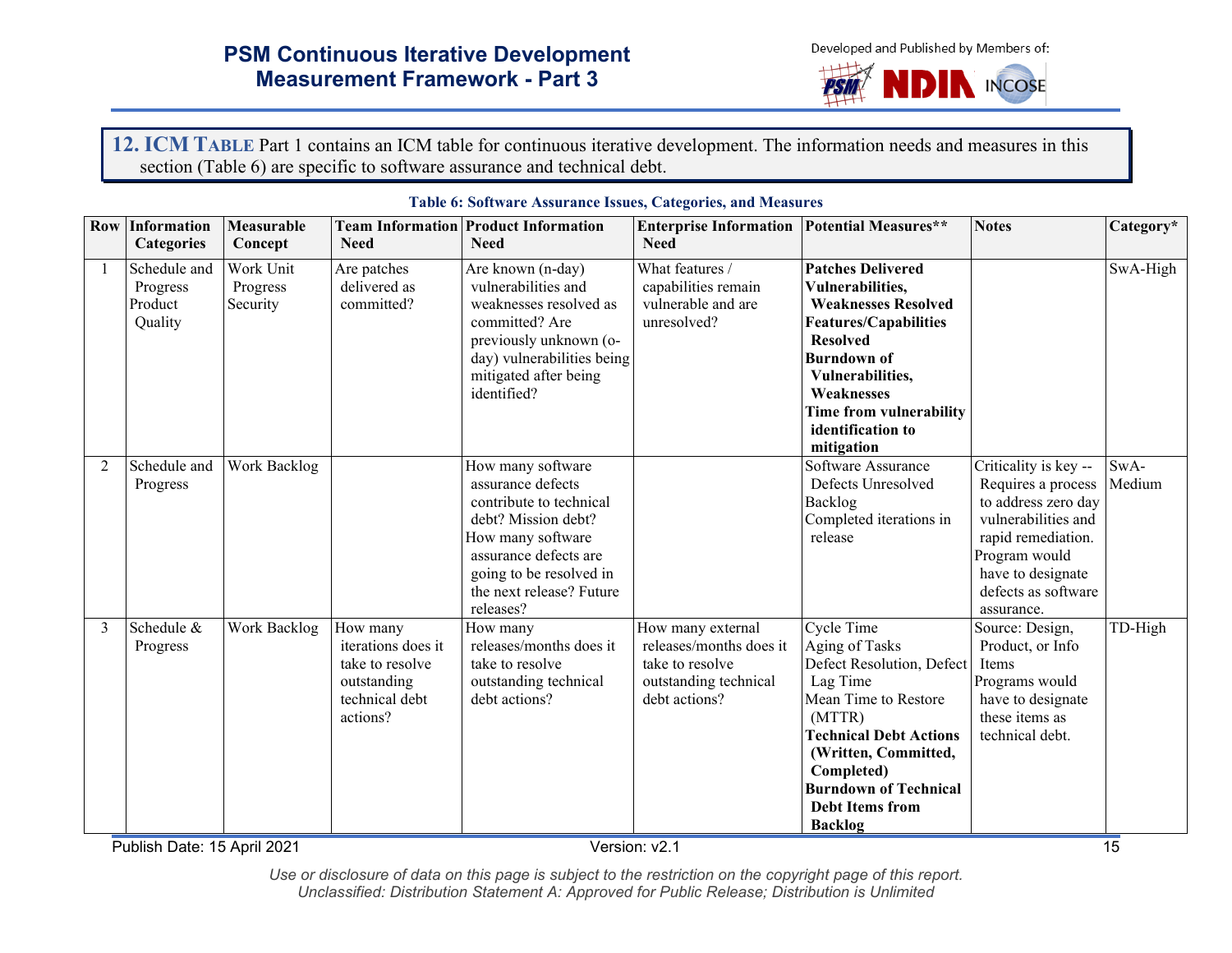Developed and Published by Members of:



|                | <b>Row Information</b><br>Categories                                                             | Measurable<br>Concept                  | <b>Need</b>                                                                                     | <b>Team Information Product Information</b><br><b>Need</b>                                                                                                                                                                                         | <b>Enterprise Information   Potential Measures**</b><br><b>Need</b>                                                                                                                                                                                                                                                                                         |                                                                                                                                                                                                                             | <b>Notes</b>                                                                                                                       | Category*      |
|----------------|--------------------------------------------------------------------------------------------------|----------------------------------------|-------------------------------------------------------------------------------------------------|----------------------------------------------------------------------------------------------------------------------------------------------------------------------------------------------------------------------------------------------------|-------------------------------------------------------------------------------------------------------------------------------------------------------------------------------------------------------------------------------------------------------------------------------------------------------------------------------------------------------------|-----------------------------------------------------------------------------------------------------------------------------------------------------------------------------------------------------------------------------|------------------------------------------------------------------------------------------------------------------------------------|----------------|
|                |                                                                                                  |                                        |                                                                                                 |                                                                                                                                                                                                                                                    |                                                                                                                                                                                                                                                                                                                                                             |                                                                                                                                                                                                                             |                                                                                                                                    |                |
| $\overline{4}$ | Resources and Financial<br>Cost                                                                  | Performance                            | What is the level of<br>effort needed to<br>address critical<br>weaknesses prior<br>to release? | What is the level of effort<br>needed to contain and<br>recover from a realized<br>risk or vulnerability (to<br>an acceptable level of<br>risk)?                                                                                                   | What is the level of effort Cost to Fix<br>needed to contain and<br>recover from a realized<br>risk or vulnerability (to<br>an acceptable level of<br>risk)?                                                                                                                                                                                                | Vulnerabilities                                                                                                                                                                                                             | Specific to one<br>realized risk or<br>vulnerability, or a<br>set.<br>Need to include<br>financials to link it<br>to program risk. | SwA-<br>Medium |
| 5              | Resources &<br>Cost<br>Schedule &<br>Progress<br>Process<br>Performance]                         | Facilities and<br>Support<br>Resources |                                                                                                 | When does it become too<br>costly or take too long to<br>evolve or maintain the<br>architecture, design, or<br>component?<br>When should a<br>replacement system or<br>component be<br>considered?<br>Is the product taking on<br>acceptable risk? | When does it become too<br>costly or take too long to<br>evolve or maintain the<br>architecture, design, or<br>component?<br>Is this system or<br>component incompatible<br>for use or obsolete? Is<br>there another system or<br>component in the<br>portfolio that can do the<br>job better?<br>As an enterprise, are we<br>taking on acceptable<br>risk? | Cost and Schedule<br>(Time) to Resolve<br><b>Technical Debt Actions</b><br>Cost of Delay<br>Rework Cost/Effort<br>Total Lifecycle Cost,<br>Total Ownership Cost<br>Replacement Cost and<br>Schedule (Time)<br>Risk Burndown | Source: Design,<br>Product                                                                                                         | TD-<br>Medium  |
| 6              | Resources &<br>Cost<br>Schedule &<br>Progress<br>Product<br>Quality<br>Customer<br>Satisfaction] | Facilities and<br>Support<br>Resources |                                                                                                 | What is the impact of this<br>technical debt?<br>Is it worth the investment<br>and schedule (time) to<br>resolve it?                                                                                                                               | What is the impact of this Technical Debt Costs<br>technical debt?<br>Is it worth the investment<br>and schedule (time) to<br>resolve it?                                                                                                                                                                                                                   | Replacement Costs<br>Total Lifecycle Costs,<br>Total Ownership Costs                                                                                                                                                        |                                                                                                                                    | TD-<br>Medium  |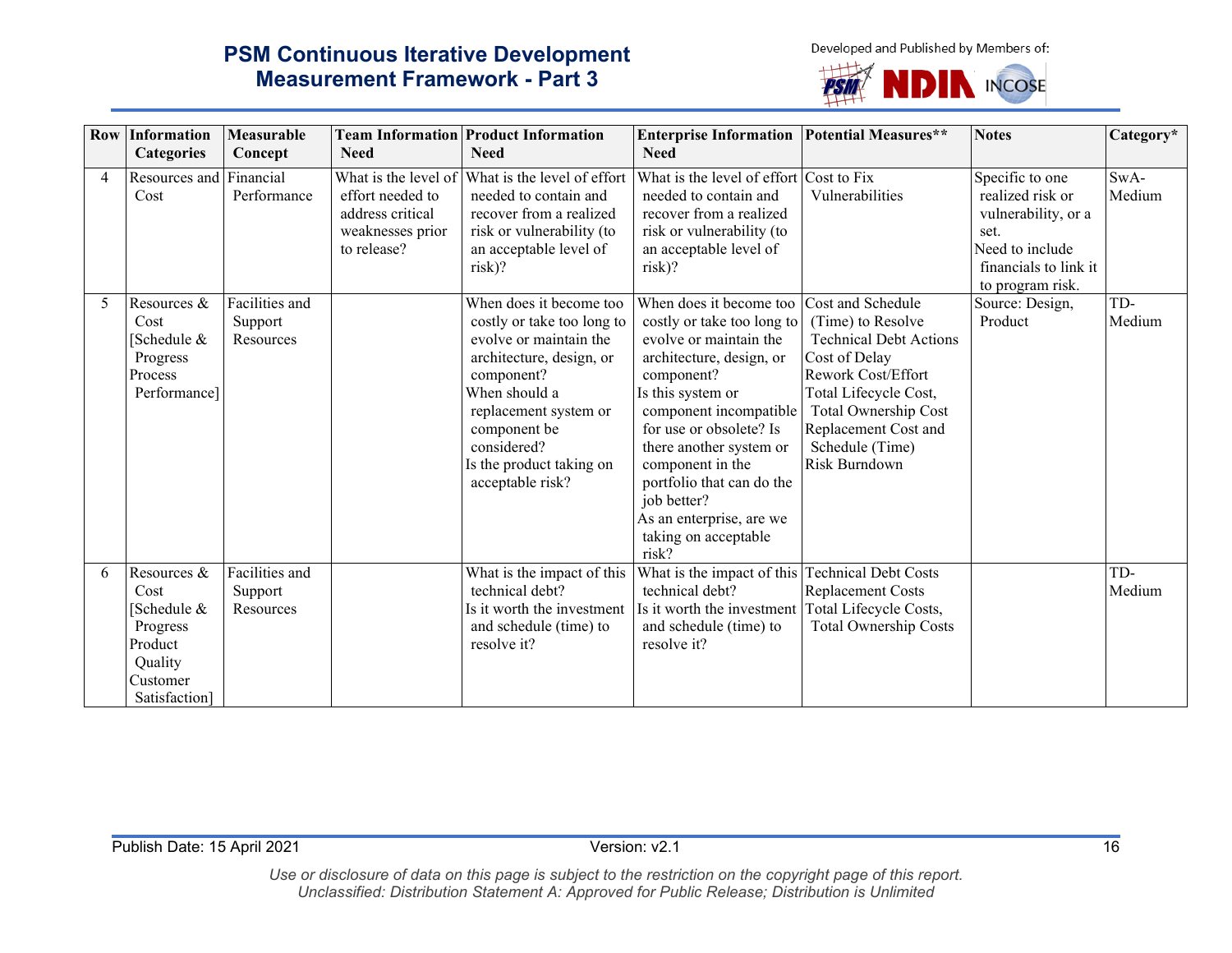Developed and Published by Members of:

# **PSM Continuous Iterative Development Measurement Framework - Part 3**

 $+$ **NDIN INCOSE PSI** 

|   | <b>Row Information</b> | Measurable                |                                                                                                                                                                                                 | <b>Team Information Product Information</b>                                                                                                                                                                                                                                                                                          | <b>Enterprise Information</b>                                                                                                              | <b>Potential Measures**</b>                                                                                                                                                                                                                                                                                                                                                                                        | <b>Notes</b>                                                                                                                                                                                                                                                                                                                                                                                                                       | Category* |
|---|------------------------|---------------------------|-------------------------------------------------------------------------------------------------------------------------------------------------------------------------------------------------|--------------------------------------------------------------------------------------------------------------------------------------------------------------------------------------------------------------------------------------------------------------------------------------------------------------------------------------|--------------------------------------------------------------------------------------------------------------------------------------------|--------------------------------------------------------------------------------------------------------------------------------------------------------------------------------------------------------------------------------------------------------------------------------------------------------------------------------------------------------------------------------------------------------------------|------------------------------------------------------------------------------------------------------------------------------------------------------------------------------------------------------------------------------------------------------------------------------------------------------------------------------------------------------------------------------------------------------------------------------------|-----------|
|   | Categories             | Concept                   | <b>Need</b>                                                                                                                                                                                     | <b>Need</b>                                                                                                                                                                                                                                                                                                                          | <b>Need</b>                                                                                                                                |                                                                                                                                                                                                                                                                                                                                                                                                                    |                                                                                                                                                                                                                                                                                                                                                                                                                                    |           |
| 7 | Product<br>Quality     | Functional<br>Correctness | How many<br>software assurance<br>defects have been<br>identified and<br>adjudicated?<br>How many new<br>software assurance<br>defects have been<br>identified since<br>the last<br>assessment? | How many software<br>assurance defects have<br>been identified and<br>adjudicated?<br>How many new software<br>assurance defects have<br>been identified since the<br>last assessment?<br>How big/what is the size<br>of the system's attack<br>surface?<br>Is the attack surface<br>increasing, decreasing, or<br>staying the same? | How big/what is the size<br>of the system's attack<br>surface?<br>Is the attack surface<br>increasing, decreasing,<br>or staying the same? | Common<br><b>Vulnerabilities</b><br><b>Enumeration (CVEs)</b><br><b>Common Weaknesses</b><br><b>Exposure (CWEs)</b><br>Software Assurance<br>Vulnerabilities and<br>weaknesses Detected /<br>Resolved<br>Software Assurance<br>Defects Detected /<br>Resolved<br>Trend of Software<br><b>Assurance Defects</b><br>Detected / Resolved over<br>time<br>Size of Attack Surface<br>Defect Density (Defects /<br>size) | Programs would<br>need to define what<br>constitutes a SwA<br>defect and<br>categorize defects.<br>Defects and<br>vulnerabilities may<br>be categorized by<br>priority, criticality,<br>design, product,<br>info items, etc.<br>Existing<br>vulnerabilities and<br>weaknesses need to<br>be fixed to reduce<br>the attack surface.<br>Focus also on<br>resolving<br>vulnerabilities and<br>weaknesses earlier<br>in the lifecycle. | SwA-High  |
| 8 | Product<br>Quality     | Security                  |                                                                                                                                                                                                 | What impacts to system<br>performance and/or<br>integrity will incur by<br>refactoring or replacing<br>components?                                                                                                                                                                                                                   | How vulnerable is the<br>system to attack?<br>How many<br>vulnerabilities and<br>weaknesses have been<br>mitigated?                        | Percentage of Code Base<br>Available for Screening<br>Percentage of Code Base<br>Screened for<br>Vulnerabilities and<br>Weaknesses<br>Percentage of Code<br>Requiring Binary<br>Analysis (no source code<br>available)                                                                                                                                                                                             | Activity: Testing of<br>Reuse/Supply<br>Chain.<br>The code base<br>would include code<br>from legacy, 3rd<br>party, open source,<br>subcontractors, and<br>COTS.                                                                                                                                                                                                                                                                   | SwA-High  |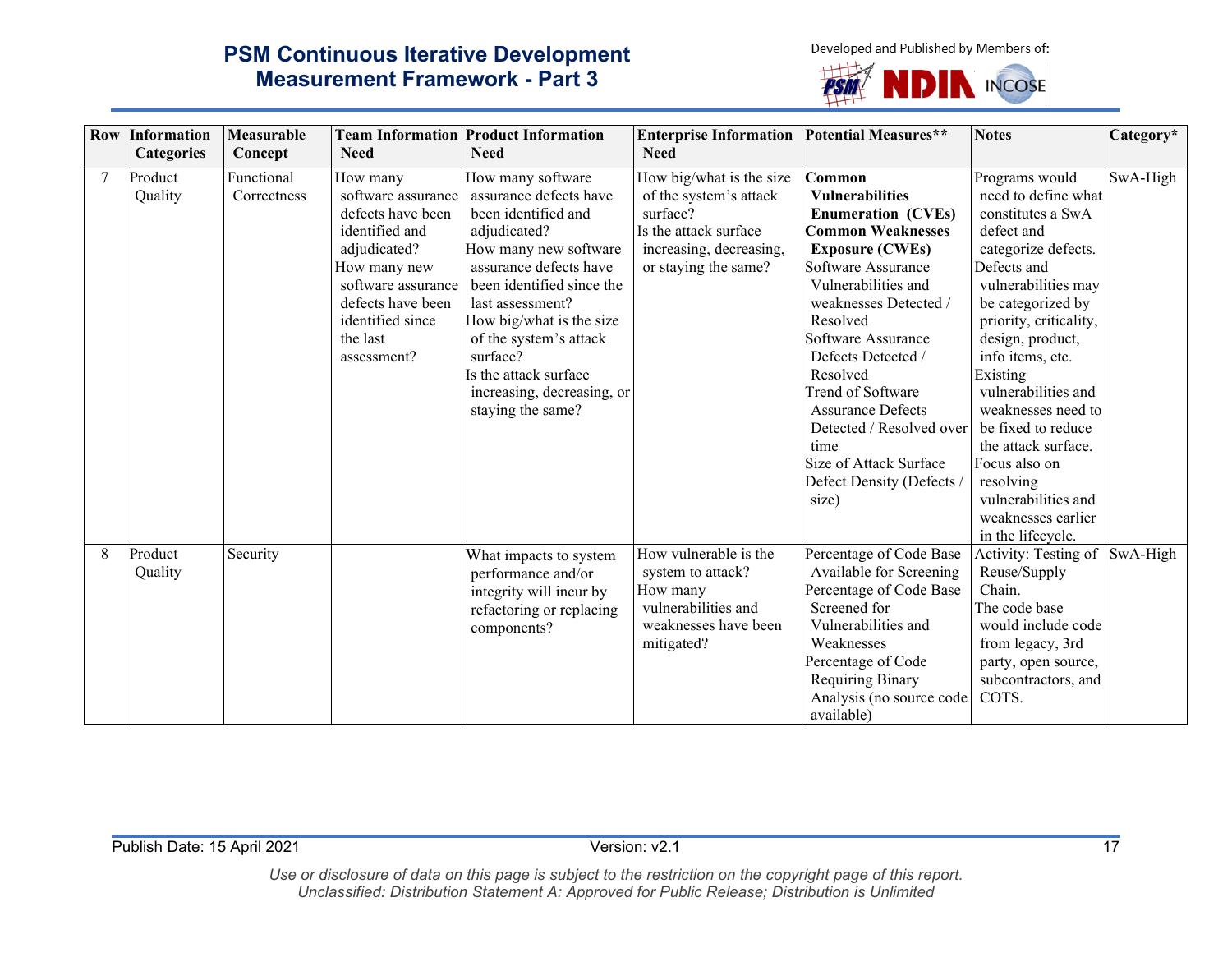Developed and Published by Members of:



|   | <b>Row Information</b><br><b>Categories</b> | Measurable<br>Concept | <b>Need</b>                                                                                                                     | <b>Team Information Product Information</b><br><b>Need</b>                                                                                                                                                                                                                                                                                                                                                                                                                                                                                                                 | <b>Enterprise Information</b><br><b>Need</b>                                                                                                                                                                                                                                                                                | <b>Potential Measures**</b>                              | <b>Notes</b>                                                                                                                                                                                                                                                                                                                                      | Category* |
|---|---------------------------------------------|-----------------------|---------------------------------------------------------------------------------------------------------------------------------|----------------------------------------------------------------------------------------------------------------------------------------------------------------------------------------------------------------------------------------------------------------------------------------------------------------------------------------------------------------------------------------------------------------------------------------------------------------------------------------------------------------------------------------------------------------------------|-----------------------------------------------------------------------------------------------------------------------------------------------------------------------------------------------------------------------------------------------------------------------------------------------------------------------------|----------------------------------------------------------|---------------------------------------------------------------------------------------------------------------------------------------------------------------------------------------------------------------------------------------------------------------------------------------------------------------------------------------------------|-----------|
| 9 | Product<br>Quality                          | Security              | code from<br>suppliers (legacy,<br>3rd party,<br>subcontractors,<br>COTS) is screened<br>for vulnerabilities<br>and weaknesses? | What percentage of What percentage of code<br>from suppliers (legacy,<br>3rd party, subcontractors,<br>COTS) is screened for<br>vulnerabilities and<br>weaknesses?<br>What is the quality /<br>vulnerability /<br>supportability of legacy<br>and third party code?<br>Did my system inherit a<br>vulnerability from<br>another system?<br>How many vulnerabilities<br>and weaknesses were<br>inherited from COTS?<br>How many have been<br>mitigated? How many<br>have been reported to the<br>National Vulnerability<br>Database (NVD)?<br>How secure is the<br>product? | What percentage of the<br>code from suppliers<br>(legacy, 3rd party,<br>subcontractors, COTS)<br>is screened for<br>vulnerabilities and<br>weaknesses?<br>What is the quality /<br>vulnerability /<br>supportability of legacy<br>and third party code?<br>Did my system inherit a<br>vulnerability from<br>another system? | Vulnerabilities and<br>Weaknesses Inherited<br>from COTS | Analysis of the<br>COTS would<br>include looking at<br>the age of the<br>COTS the last<br>update.<br>Older versions may<br>be unsupportable<br>and need to be<br>replaced. Newer<br>versions have to go<br>through the<br>accreditation<br>process.<br>Address and<br>identify the<br>vulnerabilities and<br>weaknesses --<br>isolate or sandbox. | SwA-High  |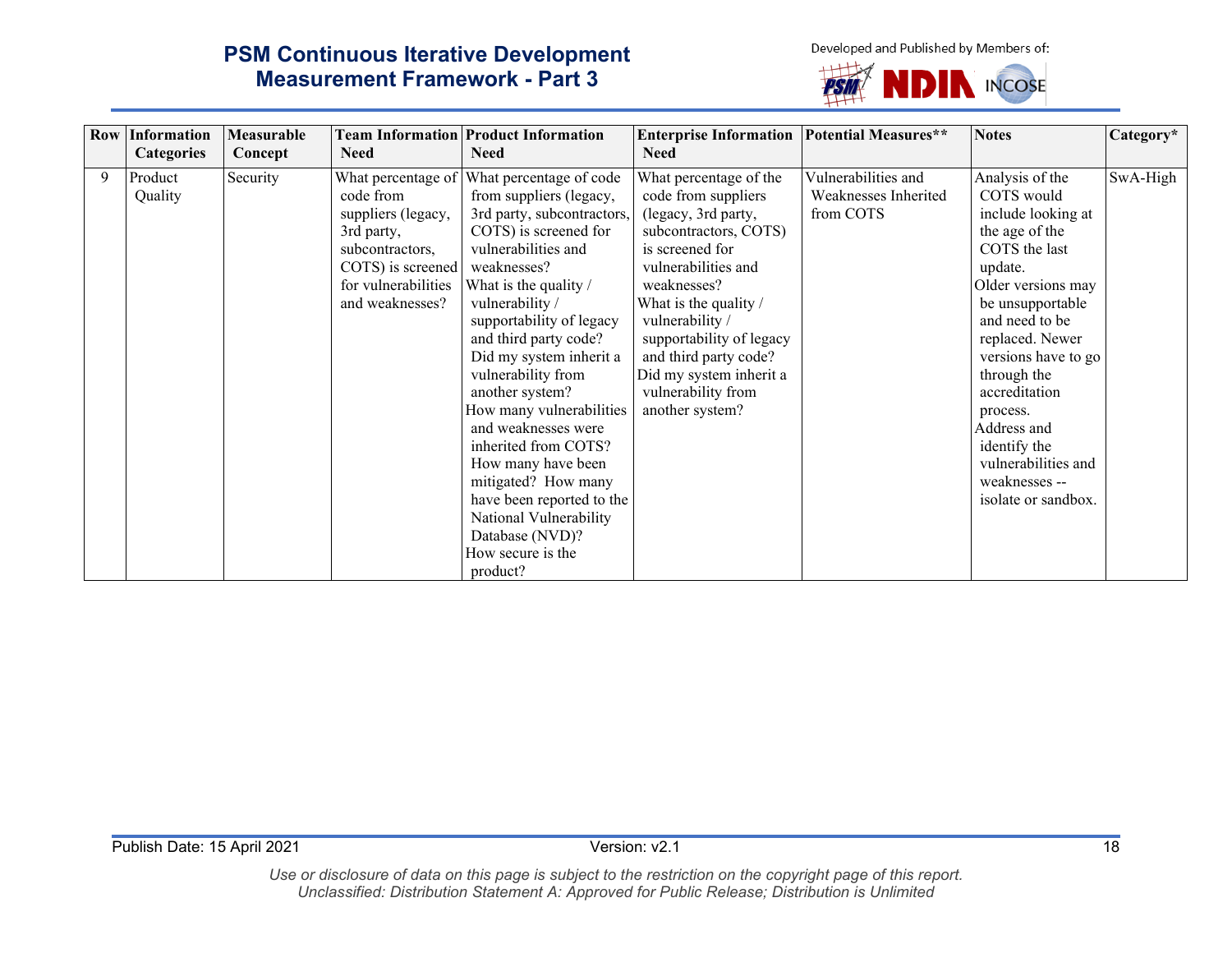Developed and Published by Members of:



| <b>Row</b> | Information        | Measurable |                                                                                                                                                                                                                                                              | <b>Team Information Product Information</b>                                                                                                                                                                                                                                                  | <b>Enterprise Information Potential Measures**</b>                                                                                                                                                                                                           |                                                                                                                                                                                                                                                                                                                                                                                                     | <b>Notes</b>                                                                                                                                                                                                                                                                                                                                | Category*      |
|------------|--------------------|------------|--------------------------------------------------------------------------------------------------------------------------------------------------------------------------------------------------------------------------------------------------------------|----------------------------------------------------------------------------------------------------------------------------------------------------------------------------------------------------------------------------------------------------------------------------------------------|--------------------------------------------------------------------------------------------------------------------------------------------------------------------------------------------------------------------------------------------------------------|-----------------------------------------------------------------------------------------------------------------------------------------------------------------------------------------------------------------------------------------------------------------------------------------------------------------------------------------------------------------------------------------------------|---------------------------------------------------------------------------------------------------------------------------------------------------------------------------------------------------------------------------------------------------------------------------------------------------------------------------------------------|----------------|
|            | <b>Categories</b>  | Concept    | <b>Need</b>                                                                                                                                                                                                                                                  | <b>Need</b>                                                                                                                                                                                                                                                                                  | <b>Need</b>                                                                                                                                                                                                                                                  |                                                                                                                                                                                                                                                                                                                                                                                                     |                                                                                                                                                                                                                                                                                                                                             |                |
| 10         | Product<br>Quality | Security   | software assurance<br>controls are<br>covered by<br>testing?<br>How many of the<br>vulnerabilities<br>have been<br>identified in<br>testing to<br>determine the<br>extent of impacted<br>areas?<br>Is a patch working<br>sufficiently for the<br>time being? | What percentage of What percentage of<br>software assurance<br>controls are covered by<br>testing?<br>How many relevant attack<br>patterns have been<br>covered by test cases?<br>Has the system been<br>sufficiently tested for<br>software assurance<br>vulnerabilities and<br>weaknesses? |                                                                                                                                                                                                                                                              | Code Test Coverage<br>(impacted areas, patched<br>areas)<br><b>Automated SwA Test</b><br>Coverage<br>Vulnerabilities, Attack<br>Pattern Test Coverage<br>Test Cases Developed,<br>Verified per Attack<br>Pattern<br>Failed Tests Due to<br>Vulnerabilities<br>Misuse/Abuse Cases<br>Opportunities<br><b>Vulnerabilities that are</b><br><b>Identified in Testing,</b><br>but not Fixed in<br>Coding | Activity: Testing<br>Code - Have the<br>software assurance<br>controls been<br>tested?<br><b>Activity: Testing</b><br>Vulnerabilities and<br>Weaknesses by<br>phase<br>Analysis would<br>include assessing<br>whether<br>vulnerabilities are<br>causing downtime<br>or denial of<br>service, or result in<br>the data being<br>compromised. | SwA-<br>Medium |
| 11         | Product<br>Quality | Security   | Are we preventing<br>vulnerabilities<br>from releasing to<br>operation?                                                                                                                                                                                      | Is the attack surface<br>increasing, decreasing, or<br>staying the same?                                                                                                                                                                                                                     | How much do these<br>unpatched<br>vulnerabilities<br>contribute to the overall<br>system risk or software<br>assurance posture?<br>What is the risk to the<br>system mission if this<br>product is released with<br>these weaknesses and<br>vulnerabilities? | Trends in size of attack<br>surface<br>Likely Impact of<br>Residual Weaknesses &<br>Vulnerabilities<br>Trends in findings of<br>code scans over time<br>from testing to fielding                                                                                                                                                                                                                    | Analysis would<br>include assessing<br>whether the<br>vulnerabilities<br>were causing<br>downtime or denial<br>of service, or<br>resulted in the data<br>being<br>compromised.                                                                                                                                                              | SwA-<br>Medium |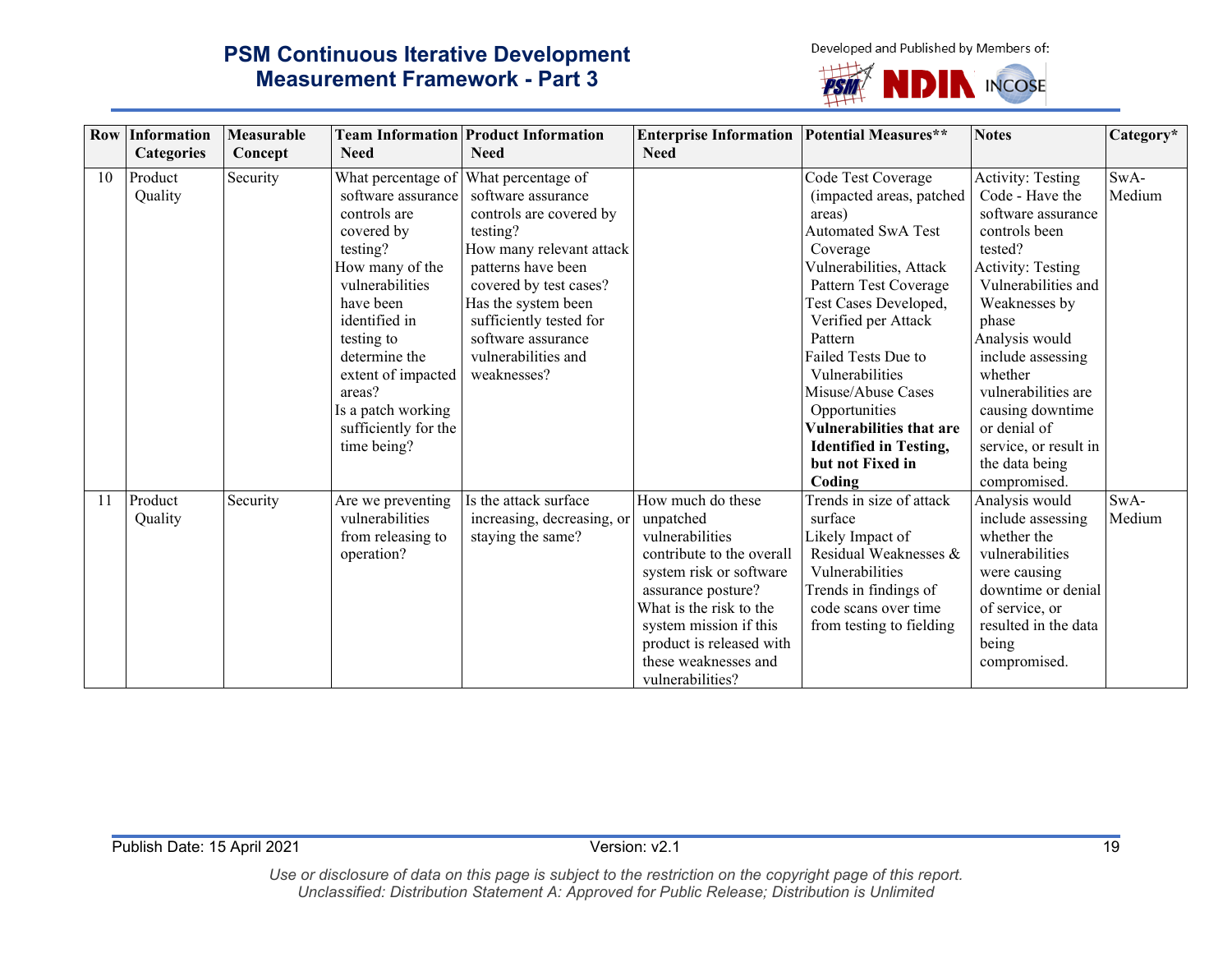Developed and Published by Members of:



|    | <b>Row Information</b><br><b>Categories</b>  | Measurable<br>Concept                | <b>Need</b>                                                                                                      | <b>Team Information Product Information</b><br><b>Need</b>                                                                                                                                                                                         | <b>Enterprise Information</b><br><b>Need</b>                                                                                                     | <b>Potential Measures**</b>                                                                                                              | <b>Notes</b>               | Category*      |
|----|----------------------------------------------|--------------------------------------|------------------------------------------------------------------------------------------------------------------|----------------------------------------------------------------------------------------------------------------------------------------------------------------------------------------------------------------------------------------------------|--------------------------------------------------------------------------------------------------------------------------------------------------|------------------------------------------------------------------------------------------------------------------------------------------|----------------------------|----------------|
| 12 | Product<br>Quality                           | Dependability -<br>Reliability       | Is there a need to<br>design the<br>software to be<br>modular.<br>replaceable, or<br>proprietary/open<br>source? | Can the system<br>architecture be expanded<br>as the system continues<br>to be developed and<br>revised?<br>How easy/difficult is it to<br>update or refactor the<br>design and product?<br>When do obsolete<br>components need to be<br>replaced? |                                                                                                                                                  | Cohesion<br>Coupling<br>Design and/or Code<br>Complexity<br><b>Interfaces Affected</b><br>Effort/Cost to De-Couple<br>or Refactor System | Source: Design,<br>Product | TD-<br>Medium  |
| 13 | Product<br>Quality                           | Dependability -<br>Reliability       |                                                                                                                  | Is the documentation<br>sufficient for user needs<br>and for sustainability?<br>Is the technical data<br>package complete and<br>current?                                                                                                          | Is the documentation<br>sufficient for user needs<br>and for sustainability?<br>Is the technical data<br>package complete and<br>current?        | <b>Documentation Actions</b><br>or Defects on<br>Documents Needed for<br>Technical Data Package<br>(TDP)                                 | Source: Information        | TD-<br>Medium  |
| 14 | Product<br>Quality<br>Process<br>Performance | Security<br>Process<br>Effectiveness | What Risk<br>Management<br>Framework<br>(RMF) Controls<br>need to be<br>implemented/<br>adhered to?              | What RMF Controls need<br>to be implemented/<br>adhered to?<br>What is the (overall)<br>compliance with the<br>mission-critical Risk<br>Management Framework<br>(RMF) controls<br>established for a<br>program?                                    | What is the (overall)<br>compliance with the<br>mission-critical Risk<br>Management<br>Framework (RMF)<br>controls established for<br>a program? | <b>RMF</b> Controls                                                                                                                      |                            | SwA-<br>Medium |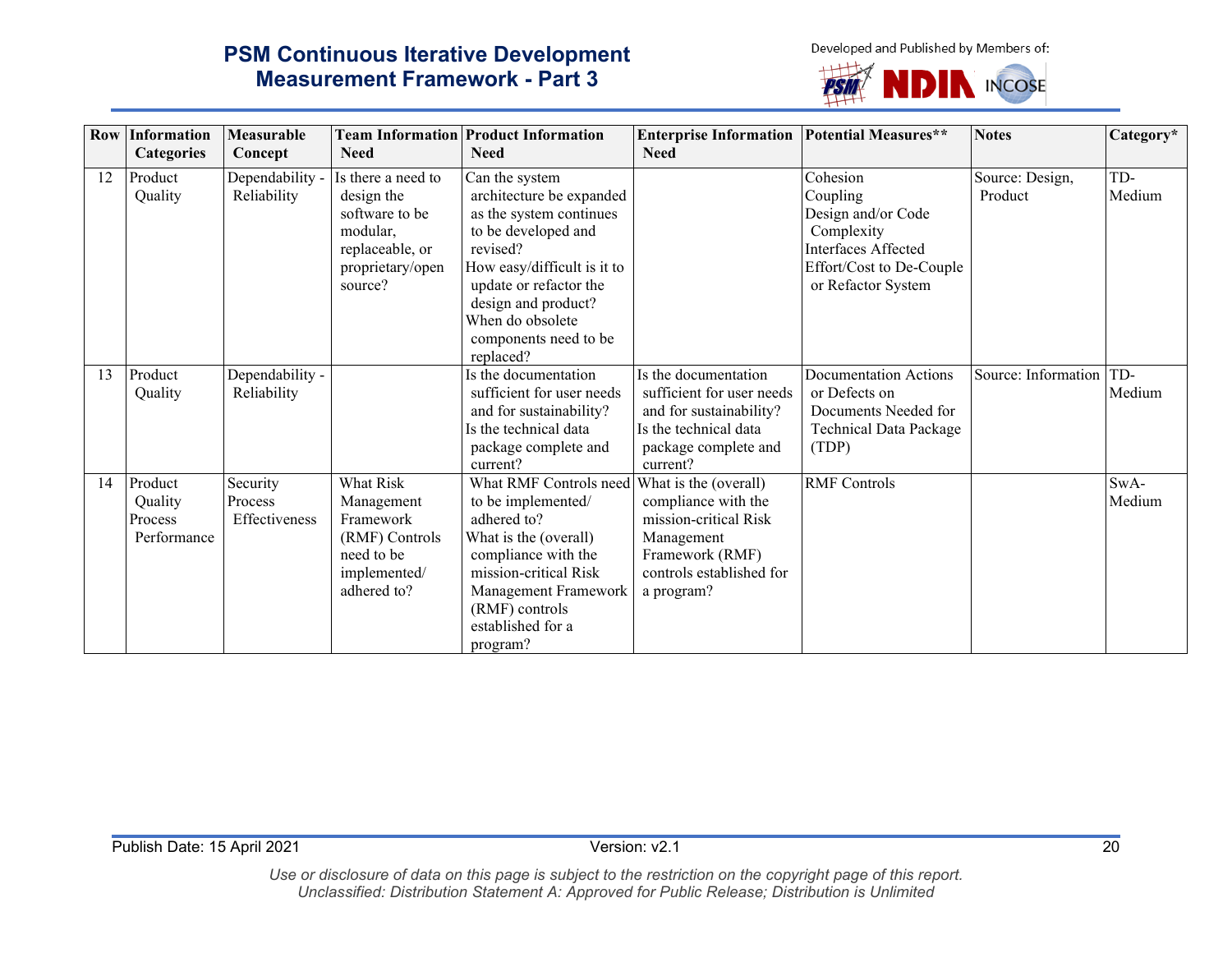Developed and Published by Members of:



|    | <b>Row Information</b><br><b>Categories</b>                                 | Measurable<br>Concept                | <b>Need</b>                                              | <b>Team Information Product Information</b><br><b>Need</b>                                                                                                                                                                                                      | <b>Enterprise Information Potential Measures**</b><br><b>Need</b>                                                                                                               |                                                                                                                                                          | <b>Notes</b>                                                                                                                                                                                                 | Category*      |
|----|-----------------------------------------------------------------------------|--------------------------------------|----------------------------------------------------------|-----------------------------------------------------------------------------------------------------------------------------------------------------------------------------------------------------------------------------------------------------------------|---------------------------------------------------------------------------------------------------------------------------------------------------------------------------------|----------------------------------------------------------------------------------------------------------------------------------------------------------|--------------------------------------------------------------------------------------------------------------------------------------------------------------------------------------------------------------|----------------|
| 15 | Product<br>Quality<br>Process<br>Performance                                | Security<br>Process<br>Effectiveness |                                                          | How quickly can a<br>software assurance event<br>or vulnerability be<br>detected? (Monitor,<br>Detect)<br>How quickly can the team<br>respond to a software<br>assurance event?<br>(Resolve, Deploy)<br>How well has the system<br>been designed to<br>recover? | How rapid can the<br>system recover to a<br>known, secure state after Mean Time to Detect<br>an attack (Resiliency)?<br>Is the system cyber-<br>resilient?<br>(Remove, recover) | Mean Time to Restore<br>(MTTR)<br>(MTTD)<br>Response Time<br>Time to Patch<br>Vulnerability<br>Software assurance<br>Vulnerability Lead or<br>Cycle time | Also a schedule and<br>quality issue.<br>Dependent on<br>identified<br>vulnerabilities<br>(COTS issues or<br>built-in).<br>May be dependent<br>on release process<br>(e.g. assessments<br>& authorizations). | SwA-<br>Medium |
| 16 | Product<br>Quality                                                          | Security                             |                                                          |                                                                                                                                                                                                                                                                 | Is the program protection<br>planning adequate?<br>Is there a software<br>assurance strategy that<br>maps to the Program<br>Protection Plan?                                    | Vulnerabilities Covered<br>by Program Protection<br>Vulnerabilities Removed<br>Prior to Testing<br>Code Passing Peer<br>Review                           |                                                                                                                                                                                                              | SwA-<br>Medium |
| 17 | Product<br>Quality<br>[Customer]<br>Satisfaction<br>Resources &<br>$Cost$ ] | Security                             |                                                          | How much technical debt<br>does the system have?<br>What will it take to<br>remove this technical<br>debt?<br>How is technical debt<br>prioritized?                                                                                                             | How much technical debt<br>does the enterprise<br>have?<br>What will it take to<br>remove this technical<br>debt?                                                               | <b>Technical Debt Actions</b><br>(Written, Committed,<br>Completed)<br>Effort/Cost to Resolve<br>Technical Debt (Plan,<br>Actual)                        |                                                                                                                                                                                                              | TD-High        |
| 18 | Product<br>Quality<br>Process<br>Performance]                               | Security                             | How many defects<br>are identified as<br>technical debt? | How many defects are<br>identified as technical<br>debt?                                                                                                                                                                                                        |                                                                                                                                                                                 | <b>Technical Debt Defects</b><br>Coding Standard<br>Violations                                                                                           | Program would<br>have to designate<br>defects as technical<br>debt.                                                                                                                                          | TD-<br>Medium  |
| 19 | Process<br>Performance<br>Product<br>Quality                                | Process<br>Efficiency<br>Security    |                                                          | How long does it take to<br>successfully complete<br>software assurance<br>audit/penetration testing?<br>How much of the SwA<br>testing is automated?                                                                                                           | How long does it take to<br>successfully complete<br>software assurance<br>audit/penetration<br>testing?<br>How much of the SwA<br>testing is automated?                        | <b>Software Assurance</b><br><b>Test Duration</b><br><b>Automated SwA Test</b><br>Coverage                                                               | Critical path, time<br>required for full<br>regression<br>testing/audit.<br>Relates to<br>continuous ATO<br>process.                                                                                         | SwA-High       |

Publish Date: 15 April 2021 21 21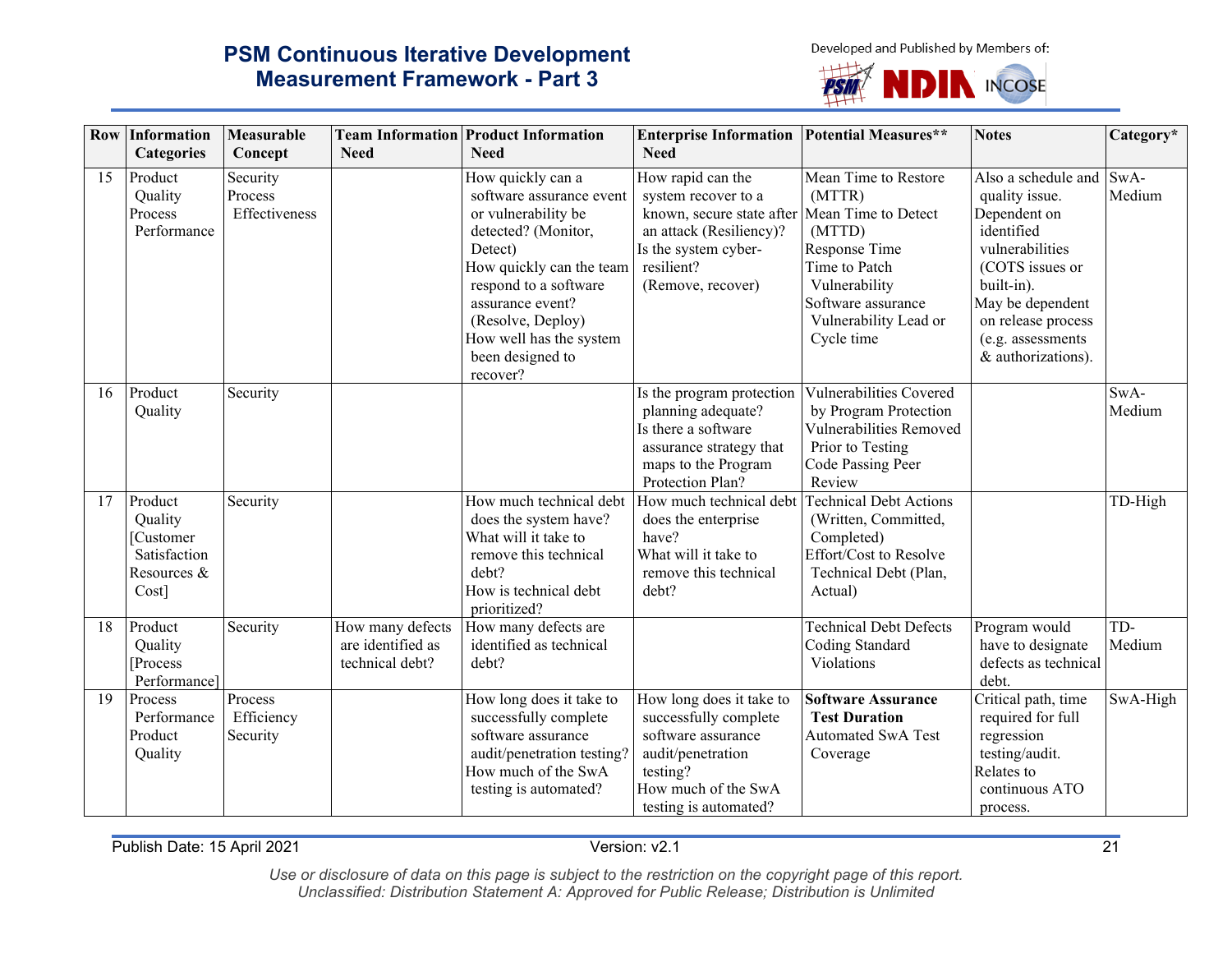Developed and Published by Members of:

# **PSM Continuous Iterative Development Measurement Framework - Part 3**

**DIN INCOSE** PSIN

|    | <b>Row Information</b><br><b>Categories</b>          | Measurable<br>Concept | <b>Need</b>                                                          | <b>Team Information Product Information</b><br><b>Need</b>                                                                                                                                                                                                                                                                                                                                  | <b>Enterprise Information   Potential Measures**</b><br><b>Need</b>                                                                                                                                                       |                                                                                                                                                                                                                               | <b>Notes</b>                                                                                                                                                                                                                                                                    | Category* |
|----|------------------------------------------------------|-----------------------|----------------------------------------------------------------------|---------------------------------------------------------------------------------------------------------------------------------------------------------------------------------------------------------------------------------------------------------------------------------------------------------------------------------------------------------------------------------------------|---------------------------------------------------------------------------------------------------------------------------------------------------------------------------------------------------------------------------|-------------------------------------------------------------------------------------------------------------------------------------------------------------------------------------------------------------------------------|---------------------------------------------------------------------------------------------------------------------------------------------------------------------------------------------------------------------------------------------------------------------------------|-----------|
| 20 | Process<br>Performance<br>[Schedule and<br>Progress] | Process<br>Efficiency | How often has the<br>baseline changed?<br>Is the baseline<br>stable? | How long does it take to<br>get an authorization<br>(IATT/ATO) for new<br>releases?<br>How long does it take to<br>prepare the authorization<br>Package?<br>Is the Time to<br>authorization quick<br>enough to meet the<br>criteria of a Continuous<br>ATO?<br>How many critical<br>software assurance<br>defects are holding<br>up/present a roadblock to<br>the authorization<br>process? | How long does it take to<br>get an authorization<br>(IATT/ATO) for new<br>releases?<br>How fast can the system<br>deploy new secure<br>capabilities to the user?<br>Can the system be<br>released (Go/No Go<br>Decision)? | <b>Time to Authorization</b><br>(IATT/ATO)<br>Time to Prepare the<br>authorization Package<br>Authorization (IATT/<br>ATO) Status<br>Frequency of Baseline<br>Changes<br>Unresolved Critical<br>Software Assurance<br>Defects | Use of a hardened<br>DoD cloud may<br>speed<br>authorizations for<br>deployment.<br>Time to<br>authorization in<br>relationship to the<br>release date.<br>Time to Prepare the<br>authorization<br>package may be<br>broken out by<br>acquirer, supplier,<br>and joint efforts. | SwA-High  |

\*\* Measures in **Bold** were identified as High Priority and will be addressed in the next release of this paper.

\* Category includes Sw Assurance (SwA) or Technical Debt (Tech Debt) and Priority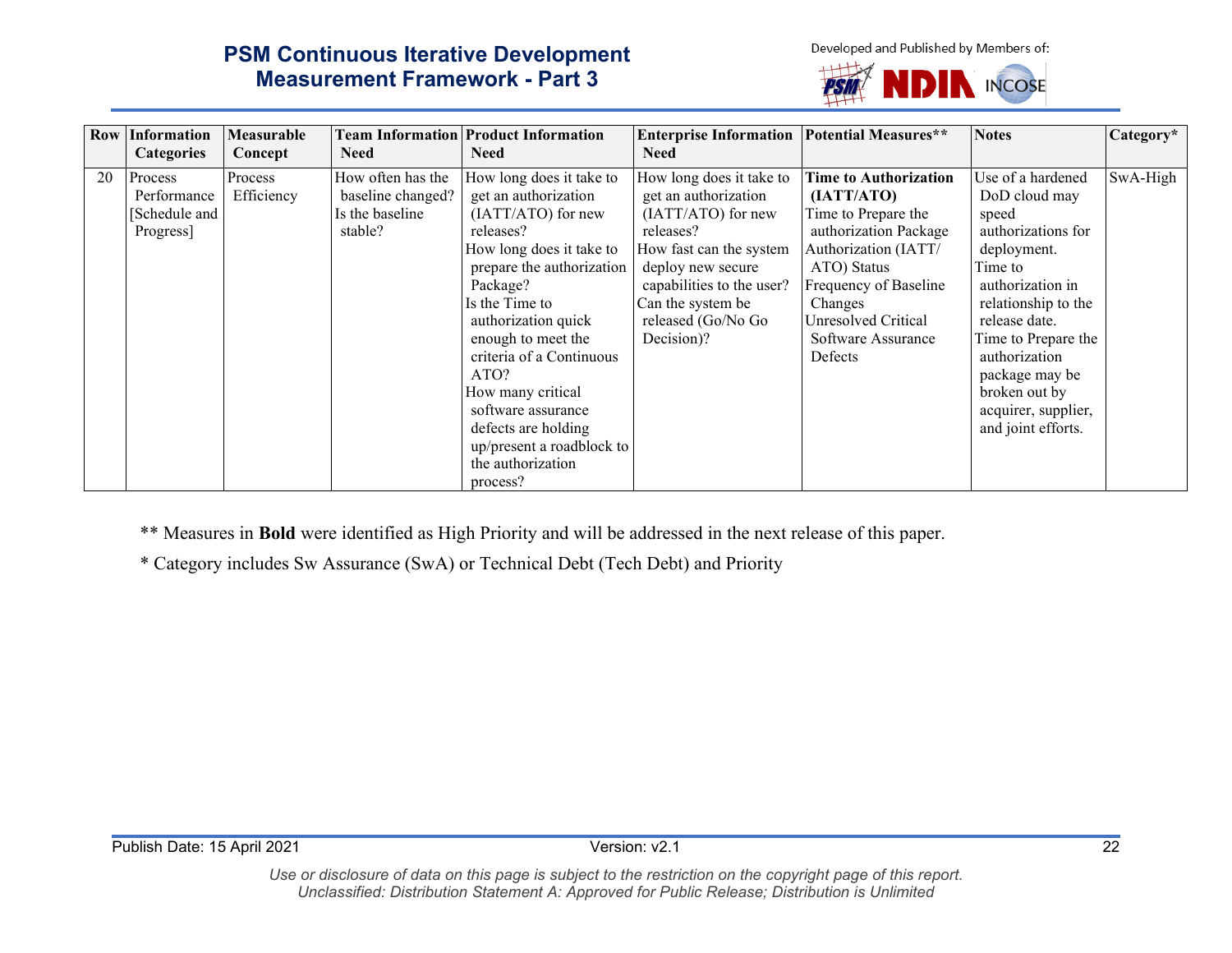



#### <span id="page-25-0"></span>**BIBLIOGRAPHY**

#### **Policy and Study Board Reports**

Department of Defense. *DOD Instruction 5000.87, Operation of the Software Acquisition Pathway*. (2020, October 2) [https://www.esd.whs.mil/Portals/54/Documents/DD/issuances/dodi/500087p.PDF?](https://www.esd.whs.mil/Portals/54/Documents/DD/issuances/dodi/500087p.PDF?ver=virAfQj4v_LgN1JxpB_dpA%3D%3D) [ver=virAfQj4v\\_LgN1JxpB\\_dpA%3D%3D](https://www.esd.whs.mil/Portals/54/Documents/DD/issuances/dodi/500087p.PDF?ver=virAfQj4v_LgN1JxpB_dpA%3D%3D)

Defense Innovation Board (DIB), *Software Is Never Done: Refactoring the Acquisition Code for Competitive Advantage*, 2019, Software Acquisition and Practices (SWAP) [https://media.defense.gov/2019/Apr/30/2002124828/-1/-](https://media.defense.gov/2019/Apr/30/2002124828/-1/-1/0/SOFTWAREISNEVERDONE_REFACTORINGTHEACQUISITIONCODEFORCOMPETITIVEADVANTAGE_FINAL.SWAP.REPORT.PDF) [1/0/SOFTWAREISNEVERDONE\\_REFACTORINGTHEACQUISITIONCODEFORC](https://media.defense.gov/2019/Apr/30/2002124828/-1/-1/0/SOFTWAREISNEVERDONE_REFACTORINGTHEACQUISITIONCODEFORCOMPETITIVEADVANTAGE_FINAL.SWAP.REPORT.PDF) [OMPETITIVEADVANTAGE\\_FINAL.SWAP.REPORT.PDF](https://media.defense.gov/2019/Apr/30/2002124828/-1/-1/0/SOFTWAREISNEVERDONE_REFACTORINGTHEACQUISITIONCODEFORCOMPETITIVEADVANTAGE_FINAL.SWAP.REPORT.PDF)

Defense Science Board (DSB), *Design and Acquisition of Software for Defense Systems*, Defense Science Board (DSB) Task Force on Design and Acquisition of Software for Defense Systems, 2018 [https://dsb.cto.mil/reports/2010s/DSB\\_SWA\\_Report\\_FINALdelivered2-21-2018.pdf](https://dsb.cto.mil/reports/2010s/DSB_SWA_Report_FINALdelivered2-21-2018.pdf)

#### **General**

- John McGarry (Author), D. C. (2001). *Practical Software Measurement: Objective Information for Decision Makers.* Addison-Wesley Professional.
- Vacanti, D. S. (2015). *Actionable Agile Metrics for Predictability: An Introduction.* Daniel S. Vacanti, Inc.

#### **Software Assurance**

ISO/IEC 25010, Systems and Software Quality Requirements and Evaluation (SQuaRE) - System and software Quality Models:

<https://iso25000.com/index.php/en/iso-25000-standards/iso-25010>

- Dr. William R. Nichols, J. D. (2018). *DoD Developer's Guidebook for Software Assurance.* Retrieved from Software Engineering Institute: [https://resources.sei.cmu.edu/asset\\_files/SpecialReport/2018\\_003\\_001\\_538761.pdf](https://resources.sei.cmu.edu/asset_files/SpecialReport/2018_003_001_538761.pdf)
- K. Nidiffer, C. W. (2018). *Program Manager's Guidebook for Software Assurance.* Retrieved from Software Engineering Institute: [https://resources.sei.cmu.edu/library/asset](https://resources.sei.cmu.edu/library/asset-view.cfm?assetid=538771)[view.cfm?assetid=538771](https://resources.sei.cmu.edu/library/asset-view.cfm?assetid=538771)
- MITRE. (n.d.). *Common Attack Pattern Enumeration and Classification*. Retrieved from CAPEC:<https://capec.mitre.org/>
- Mitre. (n.d.). *Common Weakness Scoring System (CWSS™)*. Retrieved from Common Weakness Enumeration: [https://cwe.mitre.org/cwss/cwss\\_v1.0.1.html](https://cwe.mitre.org/cwss/cwss_v1.0.1.html)
- NVD. (n.d.). *Common Vulnerabilities and Exposures*. Retrieved from CVE: <https://cve.mitre.org/>